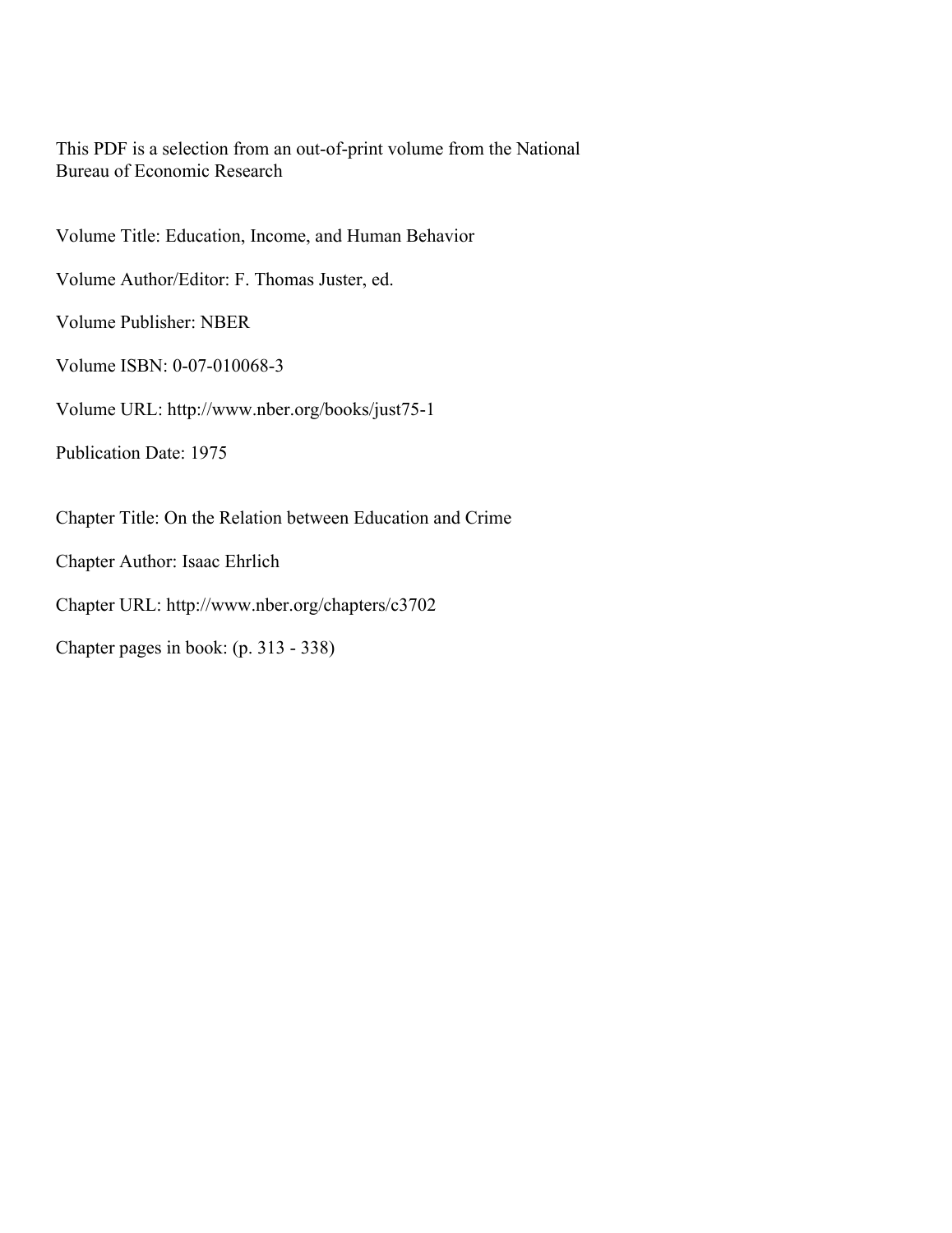## 12. On the Relation between Education and Crime

by Isaac Ehrlich

INTRODUCTiON Theoretical attempts to explain participation in illegitimate activities often have been guided by the preconception that since crime is deviant behavior, its causes must be sought in deviant factors and circumstances determing behavior. Criminal behavior has traditionally been linked to an offender's allegedly unique motivation, which in turn has been ascribed to a unique "inner structure" (e.g., deviations from physiological and mental health, spiritual degeneration), to the impact of exceptional social or family circumstances (e.g., political and social anomalies, war conditions, the disruption of family life), or to both. The relation between education and crime has also been generally treated within this framework, for the issues raised have frequently centered upon the role 'of education in determining or affecting the motivation and propensities of juvenile delinquents.'

> A reliance on a motivation unique to the offender as the major explanation of crime does not, in general, lead to the formulation of predictions regarding the outcome of objective circumstances. I also am unaware of any persuasive empirical evidence in support of a systematic relation between crime and traditional sociological variables.2 An alternative and not necessarily incompatible point

NOTE: This paper, a derivative of my doctoral dissertation, was completed in May 1971. Financial support for this work was granted by the Carnegie Commission on Higher Education. I am grateful to E. Moskowitz and Randall Mark for valuable editorial comments.

<sup>&#</sup>x27;For an overview of the significance of education and the school in the area of juvenile delinquency, see Eichorn (1965).

<sup>2</sup>For example, Cohen (1964) reports low correlation between homicide rates and such social phenomena as illiteracy, industrialization, farm tenancy, density of rural population, and church membership.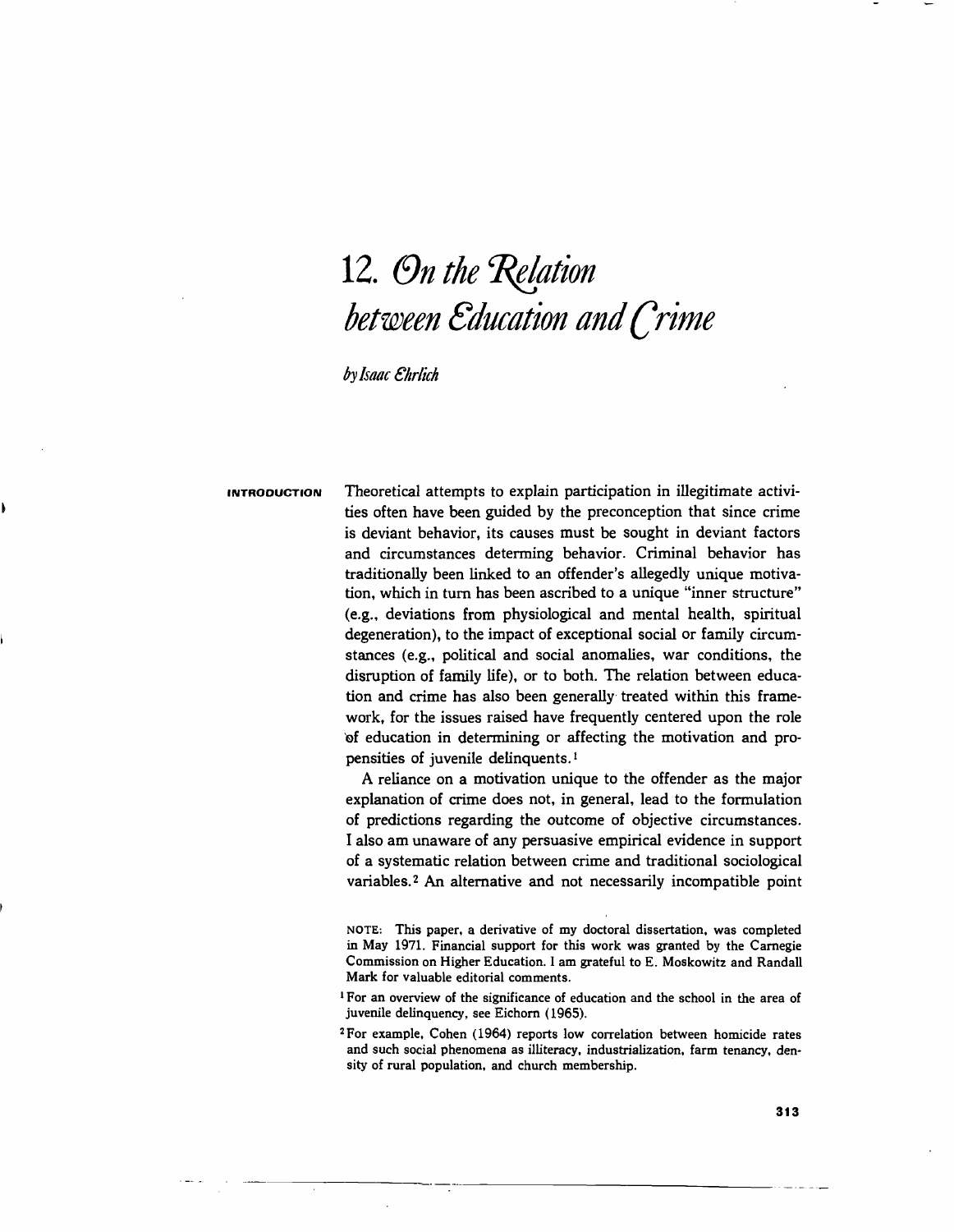of reference is that even if those who violate specific laws differ significantly in various respects from those who abide by the same laws, the former, not unlike the latter, do respond to *incentives:* costs and gains available to them in legitimate and illegitimate pursuits. Rather than resort to hypotheses concerning unique personal characteristics and social conditions affecting "respect for the law," penchant for violence, preference for risk, or, in general, preferences for crime, one may distinguish preferences from objective opportunities and examine the extent to which illegal behavior can be explained by the effect of opportunities, given preferences. This approach, due largely to initial efforts by Fleisher (1966) and Smigel-Leibowitz (1965) and a significant contribution by Becker (1968), has been used in my work on crime (Ehrlich, 1970, 1973) to develop an economic model of participation in illegitimate activities. The model emphasizes behavioral implications that may be tested against available empirical evidence. It has been applied to, and found largely consistent with, data on crime variations across states and over time in the United States.

This chapter discusses the possible effects of education upon various opportunities available to offenders. Because data required for systematic study of these effects are insufficient, this chapter emphasizes analytical issues. I start with a general exposition of the model of participation in illegitimate activities and derive a few propositions concerning the relation between education and crime. I then examine some empirical evidence bearing upon this relation from arrest, prison, and crime statistics.

**CHOICES** 

THE In spite of the diversity of activities defined as illegal, all such ac-<br>
OFFENDER'S tivities share some common properties. Any violation of the law may be thought of as potentially raising the offender's money or property income, the money equivalent of his psychic income, or both. In committing a violation, one also risks a reduction in income, however, for conviction entails "paying" a penalty, acquiring a criminal record, and other disadvantages. As an alternative to violating the law, a person may behave legally and earn an alternative legal income, which may also be subject to risks. In general, therefore, the net gain in both activities is subject to uncertainty.

> A simple model of choice between legal and illegal activities can be formulated within the framework of the usual economic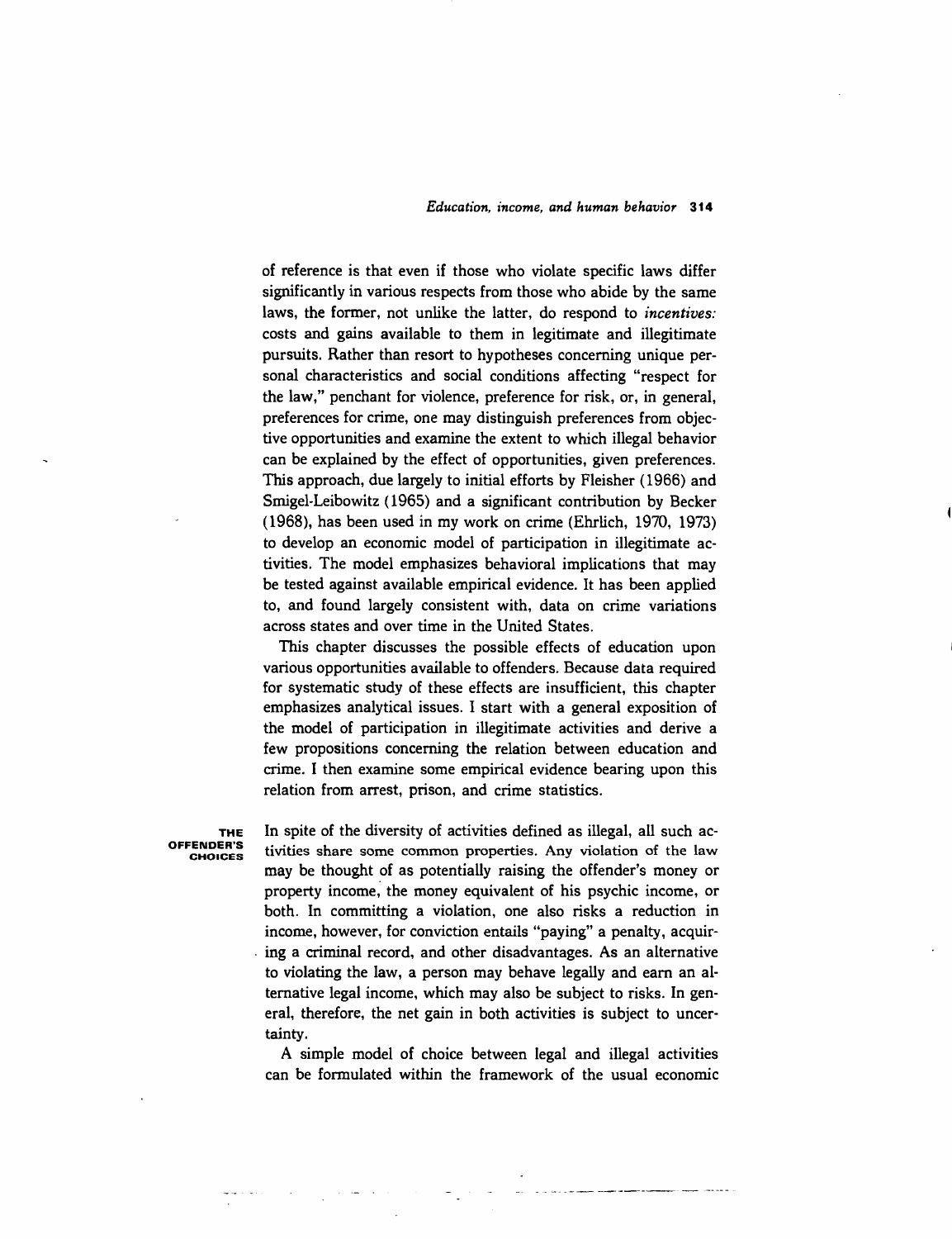theory of behavior under uncertainty. A central hypothesis of this theory is that if the two activities were mutually exclusive, one would choose to commit the violation (income prospect  $\Gamma$ ), to take an alternative legitimate action (income prospect  $L$ ), or to be indifferent between the two as his expected utility from the violation exceeded, fell short of, or was equal to that from the legal alternative—or, in symbols:

$$
U^*(I) \stackrel{\geq}{\leq} U^* (L) \tag{12-1}
$$

where  $U^*$  denotes an expected utility operator.<sup>3</sup>

The "gain" associated with illegitimate behavior is a function of gross returns and various costs. The term gross returns denotes the value of the "output" of an offender's activity, the direct monetary and psychic income he reaps from accomplishing offenses of a specific crime category  $i$ . Particularly in the case of crimes involving material gains, gross returns are a function of the offender's skill and ability to commit offenses  $e_i$  and the level of various inputs  $K_i$ , including his own time, accomplices' services, tools, means of transportation, and other resources used for gathering information, planning and committing offenses, and disposing of stolen goods. In addition, payoffs on most crimes against property and on some crimes against the person depend in large measure on the amount of transferable assets and other human and nonhuman wealth available to potential victims of crime  $A_i$ , as well as on the latter's expenditure and efficiency at "self-protection" against victimization  $c_i$ . Thus, in general, illegitimate income  $Y_i$  can be thought of as a function of the productivity of both the offender and others:

$$
Y_i = f_i(K_i, e_i, A_i; c_i) \tag{12-2}
$$

For analytical convenience, this income is defined net of direct

<sup>&</sup>lt;sup>3</sup> Note that by this hypothesis crime always "pays" if the variety of monetary and psychic costs and returns that offenders derive from crime, including their "pleasure" from risk, are taken into account. If an offender is free to choose, and always acts to maximize his utility given his opportunities, then his actual engagement in crime indicates that utility is thus maximized. Such a "positive" approach constitutes perhaps the main difference between this analysis and some traditional theories in criminology.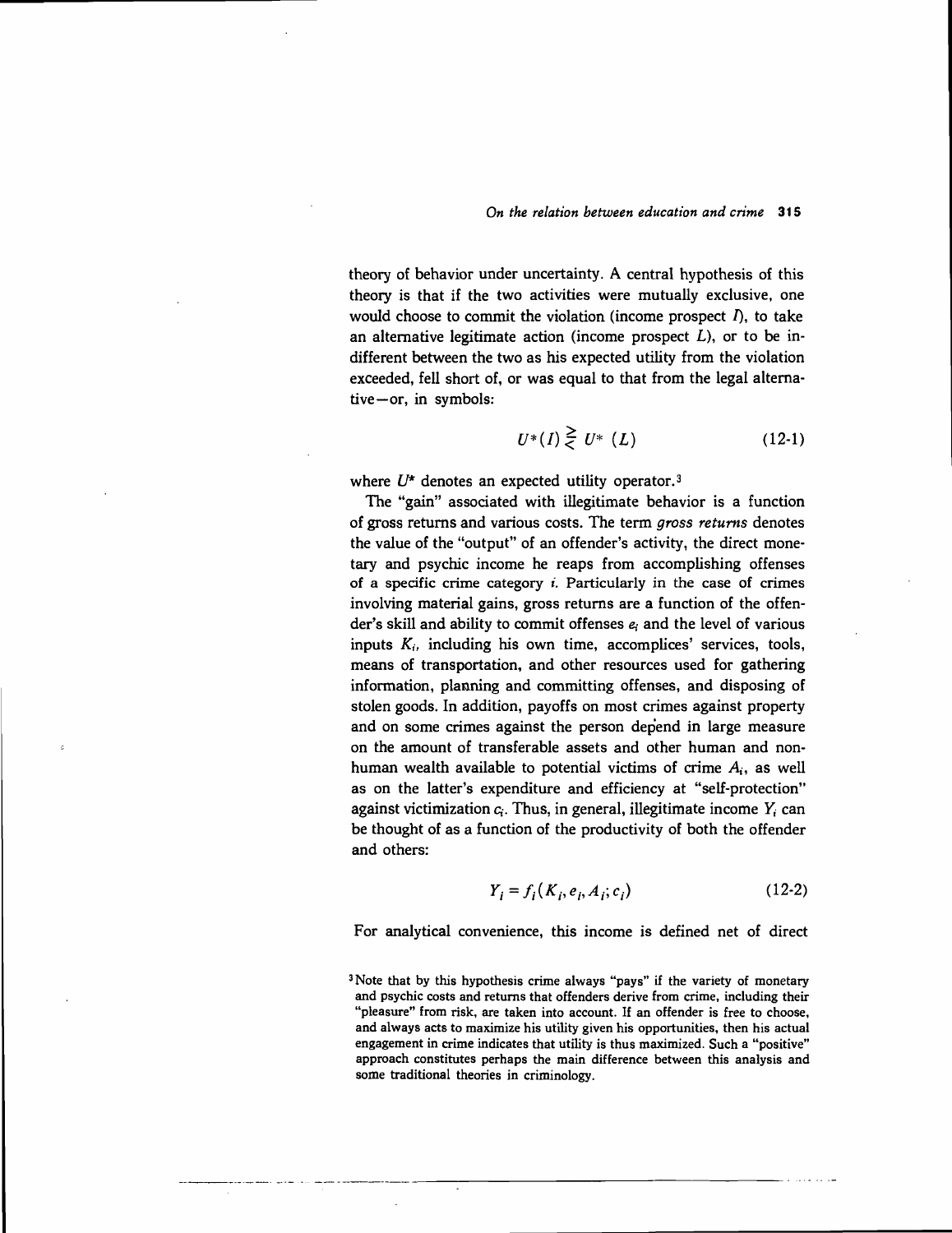costs of purchased inputs, since those costs could be deducted with certainty from the gross returns.4

The monetary and psychic costs associated with illegitimate behavior generally include both immediate and delayed cost elements. Again for analytical convenience, the opportunity costs of the offender's time, which are represented by his returns from the alternative (legitimate) activity, are excluded. Only the costs incurred by the perpetrator if he is apprehended and convicted of the crime (including the prospect of losing the loot) are considered. One such cost element is the penalty that society imposes on convicted offenders in the form of a monetary fine, a prison term, probation, or a combination of these. Unlike a monetary fine, which is a unique quantity, the cost incurred in the case of, say, imprisonment is indirect and specific to the individual. It can be measured as the properly discounted value of his opportunity costs of time spent in prison and his psychic cost of detention, net of any benefits obtained during the period of incarceration. An additional cost possibly incurred by the offender if he is imprisoned, probationed, or even just arrested is a reduction in his future stream of income in legitimate activities as a result of the effect of a "criminal record" on job opportunities (including legal restrictions). This effect would leave a person with less freedom in choosing an optimum occupational mix throughout his working career. The discounted value in terms of income at time  $t$  of the future costs of fines, imprisonment, and other possible losses is denoted by  $F_i$ .

Since only apprehended and convicted offenders are subject to the loss of  $F$ , the final gain is uncertain. If the offender is assumed to have a subjective probability of being caught and punished  $p_i$ ,

4Private self-protection against crime via watchdogs, guards, locks, and other safety devices increases the offender's direct costs of achieving any given gross payoff and reduces the probability that the crime can be carried out successfully. In addition, private self-insurance through the maintenance of valuables in safe-deposit boxes, the marking of personal property to reduce its marketability in stolen-goods markets, and refraining from specific consumption activities reduces the potential loss to the victim and the gain to the offender in case a crime is committed. Private defense against crime thus generates a probability distribution of net outcomes from crime rather than a sure return. Of course, even if the extent of private self-protection against crime were fully known, the gross return from criminal activity would still be subject to random variations. However,  $Y_i$  is treated here as having a unique magnitude in order to emphasize analytically the uncertainty associated with punishment and other potential costs of apprehension and conviction.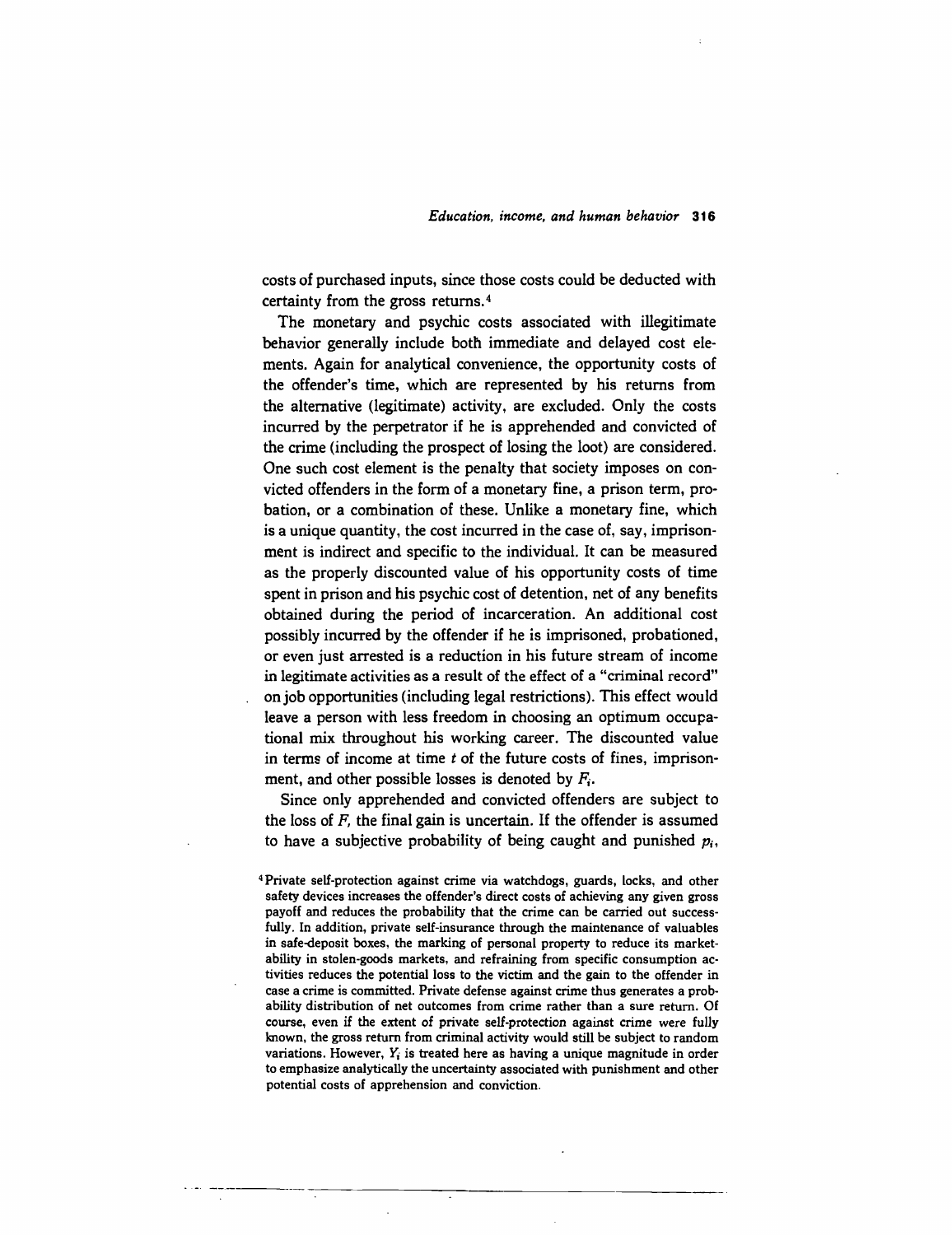then according to the usual economic analysis, his expected utility from engaging in illegitimate activity is

$$
U^* (I) = (1 - p_i) U(W + Y_i) + p_i U(W + Y_i - F_i) \quad (12-3)
$$

where W denotes income from other sources which, for simplicity, is assumed to be known with certainty.5

The alternative legal gain that an individual can achieve by allocating his time and other purchased inputs to a legitimate activity *l* rather than to *i* is denoted by  $Y_i$ . Generally speaking, a legitimate activity can be regarded as safer than an illegitimate one since the latter includes the prospect of apprehension and punishment in addition to many conventional occupational hazards. Also, losses in legitimate activity may be partly offset by market insurance, whereas no such insurance is provided against punishment for crime. However, there is no full insurance against, say, unemployment-a hazard which is presumably more characteristic of legitimate activity—and legitimate returns in such a case may be reduced to  $Y_i - D$ , where  $D > 0$ . Given a probability of unemployment of  $\mu$ , Eq. (12-1) can now be specified as

$$
(1 - p_i) U(W + Y_i) + pU(W + Y_i - F_i)
$$
  
\n
$$
\geq (1 - \mu) U(W + Y_i) + \mu U(W + Y_i - D)
$$
 (12-4)

Equation (12-4) identifies the basic set of opportunities affecting the decision to participate in illegitimate activities: an individual's legitimate and illegitimate earning opportunities, the probability and severity of punishment, and the probability of (and losses from) unemployment in legitimate activity.

The preceding analysis of the offender's choice assumes that legal and illegal behavior are mutually exclusive. The decision to engage in illegal activity is not inherently an either/or choice, however, and in practice, offenders may combine a number of legitimate

<sup>&</sup>lt;sup>5</sup>The expected utility in Eq. (12-3) is derived for simplicity on the basis of two contingencies only: getting away with the crime and being apprehended and punished. In practice, the criminal prospect includes more contingencies, depending upon the form and extent of the punishment imposed and the reward obtained. However, the analysis can easily be generalized to cover any finite number of states.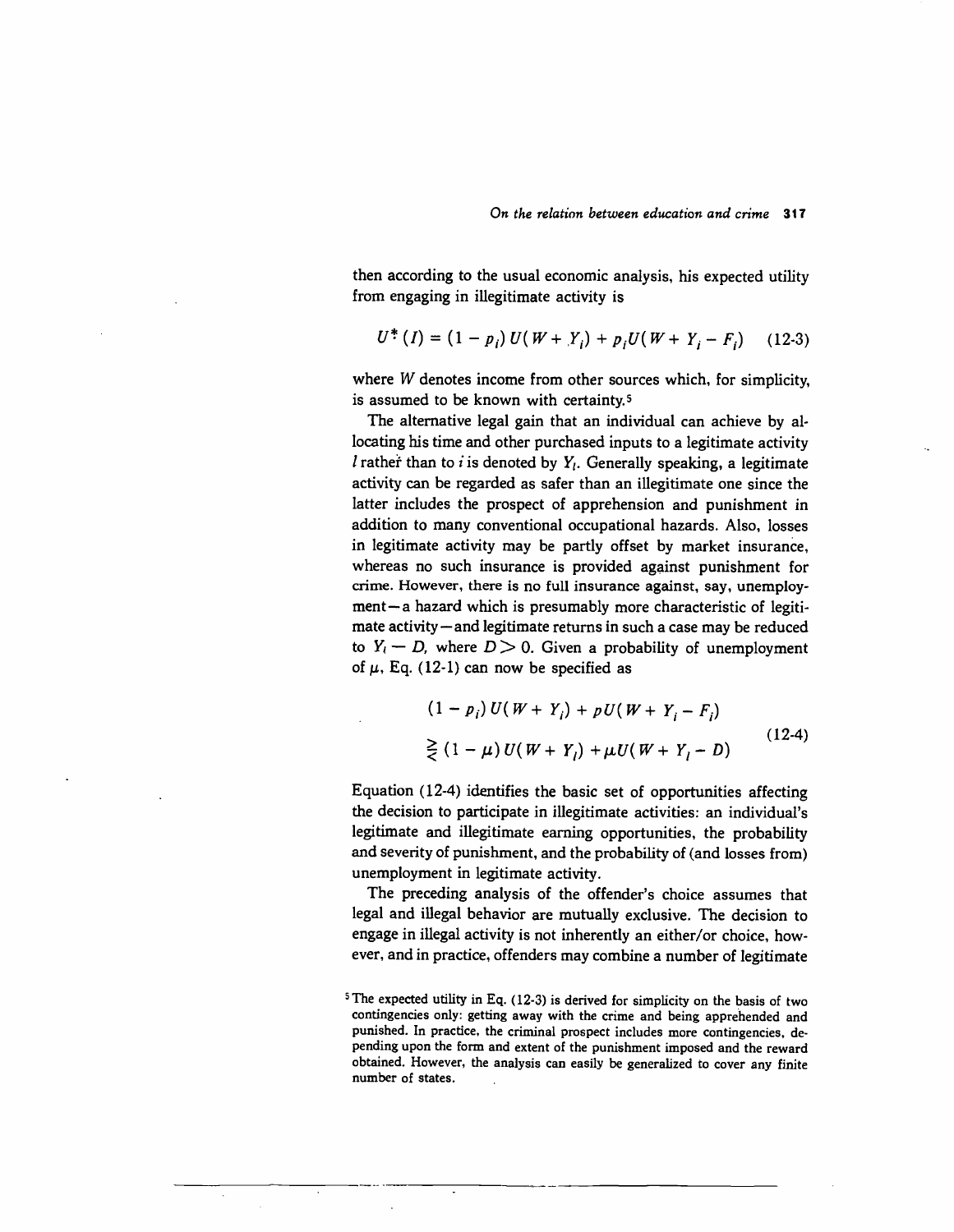and illegitimate activities or switch occasionally from one to another during any given period throughout their lifetime. In addition, neither the probability of being apprehended and convicted nor the punishment if convicted is determined by society's actions alone, but may be modified by deliberate actions of offenders. For example, an offender can reduce his chances of being caught or of being charged with a crime by spending resources on covering his illegal activity, "fixing" policemen and witnesses, employing legal counsel, or, in general, by providing "self-protection." The relevant object of choice to an offender might be defined more appropriately as an optimum occupational mix: the optimum allocation of his time and other resources to competing legal and illegal activities.

An attempt to attack this more comprehensive decision problem via a one-period uncertainty model is formally presented in my studies of participation in illegitimate activities (Ehrlich, 1970, 1973), which contain detailed analyses and discussion of the issue. One result derived from that model is that the same set of variables identified in Eq. (12-4) as underlying an offender's decision to enter an illegitimate activity  $i$ , when defined in terms of marginal rather than total quantities, also determines the extent of participation in *i*. In particular, if earnings in both  $i$  and  $l$  are not subject to strong time dependencies such as those resulting from specific training or learning by doing, many offenders —especially those who are risk avoiders—have an incentive to participate in both activities, partly as self-insurance against the relatively greater risk involved in the full-time pursuit of a risky activity. In that case, entry into  $i$ , and the extent of participation in a given period, would be related positively to the absolute difference between current "wage rates" in i and  $l, w_i - w_i$ , and generally also to the probability of unemployment in  $l$ . They would be negatively related to both the probability of apprehension and punishment for crime  $p_i$  and the discounted value of the penalty per offense  $f_i$ . The analysis also implies that the greater the extent of participation in  $i$ and the greater the efficiency of self-protection, the greater the offender's incentive to provide such protection, and vice versa. "Professional" offenders are therefore likely to be underrepresented in arrest statistics, and the converse is true for occasional and lessskilled offenders (see Ehrlich, 1970, pp. 114—119). More importantly, the analysis shows why many offenders tend to repeat their crimes even after being apprehended and punished for previous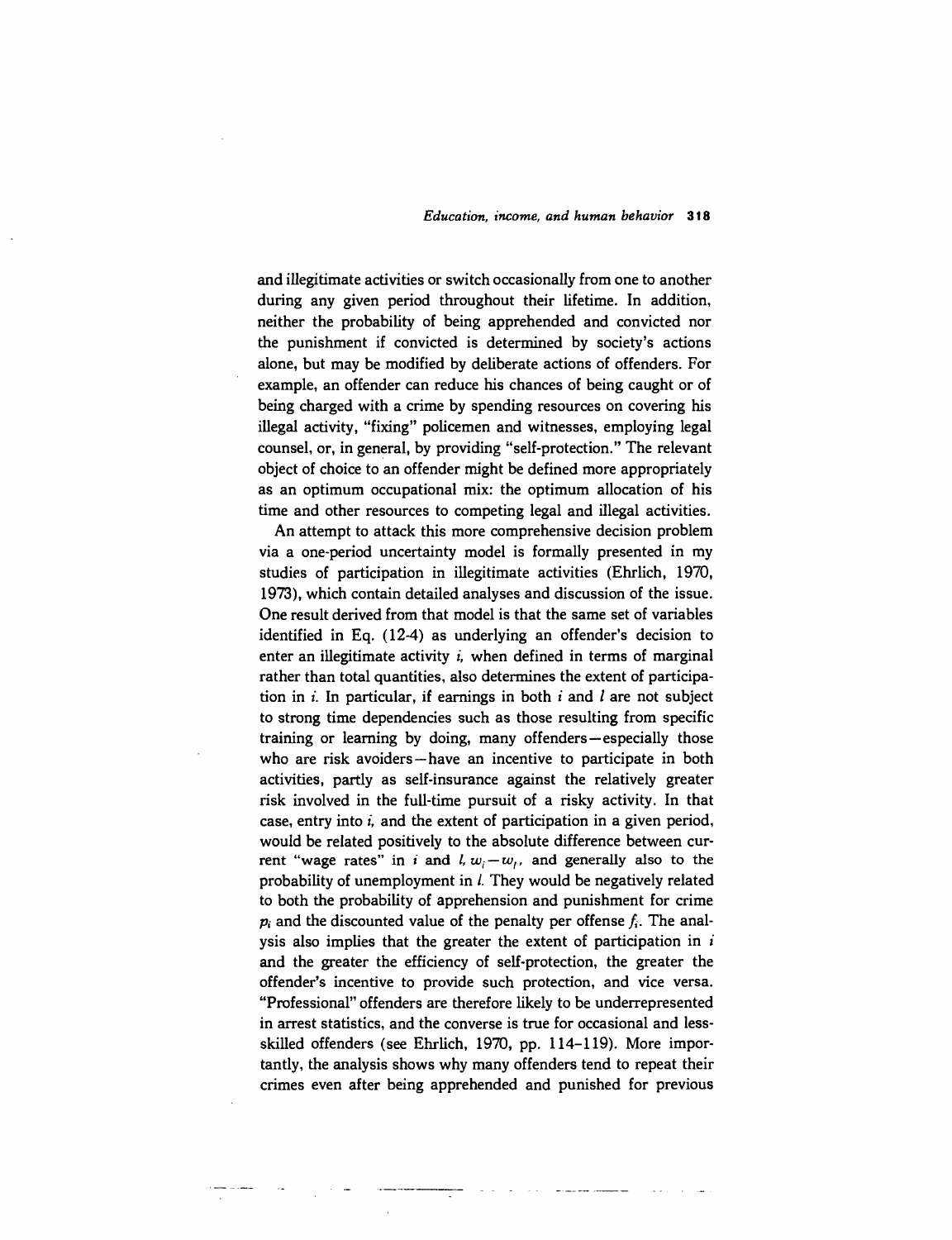offenses. Even if there were no systematic variations in preferences for crime and attitudes toward risk from one period to another (these may, in fact, intensify), an offender is likely to make the same choice of an optimum participation in crime if the opportunities available to him remain unchanged. Indeed, it is plausible to assume that legitimate opportunities become much poorer relative to illegitimate opportunities in periods following conviction for crime because of the effect of having a criminal record on legitimate employment opportunities. Recidivism is thus not necessarily the result of an offender's myopia, erratic behavior, or lack of selfcontrol, but rather may be the result of choice dictated by opportunities.

EDUCATION Is education likely to have a systematic effect on the incentive to  $APD$  crime participate in illegitimate activity?<sup>6</sup> If the main effect of education on occupational choices were through its role in directing the individual's motivation and propensities toward socially acceptable goals, one might expect to find a negative correlation across persons between education and all criminal activities. The model suggests that the relation between education and crime may be more intricate, however, since it depends in large measure on the way education affects the relative opportunities available to offenders in different illegitimate activities. Broadly speaking, "education" —by which here is meant schooling, legitimate training, and other indicators of human capital<sup>7</sup>  $-$  can be regarded as an efficiency parameter in the production of legitimate as well as illegitimate market and nonmarket returns. In addition, education may increase an offender's productivity at self-protection against apprehension and punishment for crime, as well as against various legitimate occupational hazards. Since education generally enhances the pecuniary part of both legitimate and illegitimate "wages," and thus

 $\frac{1}{2}$  Note that empirical measures of education are all wedded to legitimate activities and are not likely to reflect training specific to illegitimate activities.

<sup>6</sup>Another interesting source of interaction between education and crime is the possible effect a person's education may have on the likelihood that he will become a victim rather than a perpetrator of crime, as a result of the systematic relation between education and efficiency at sell-protection. The theoretical arguments and specific behavioral implications have been developed by Ehrlich and Becker (1972). Neil Komesar, of the University of Chicago, has been investigating this relation empirically in his doctoral research.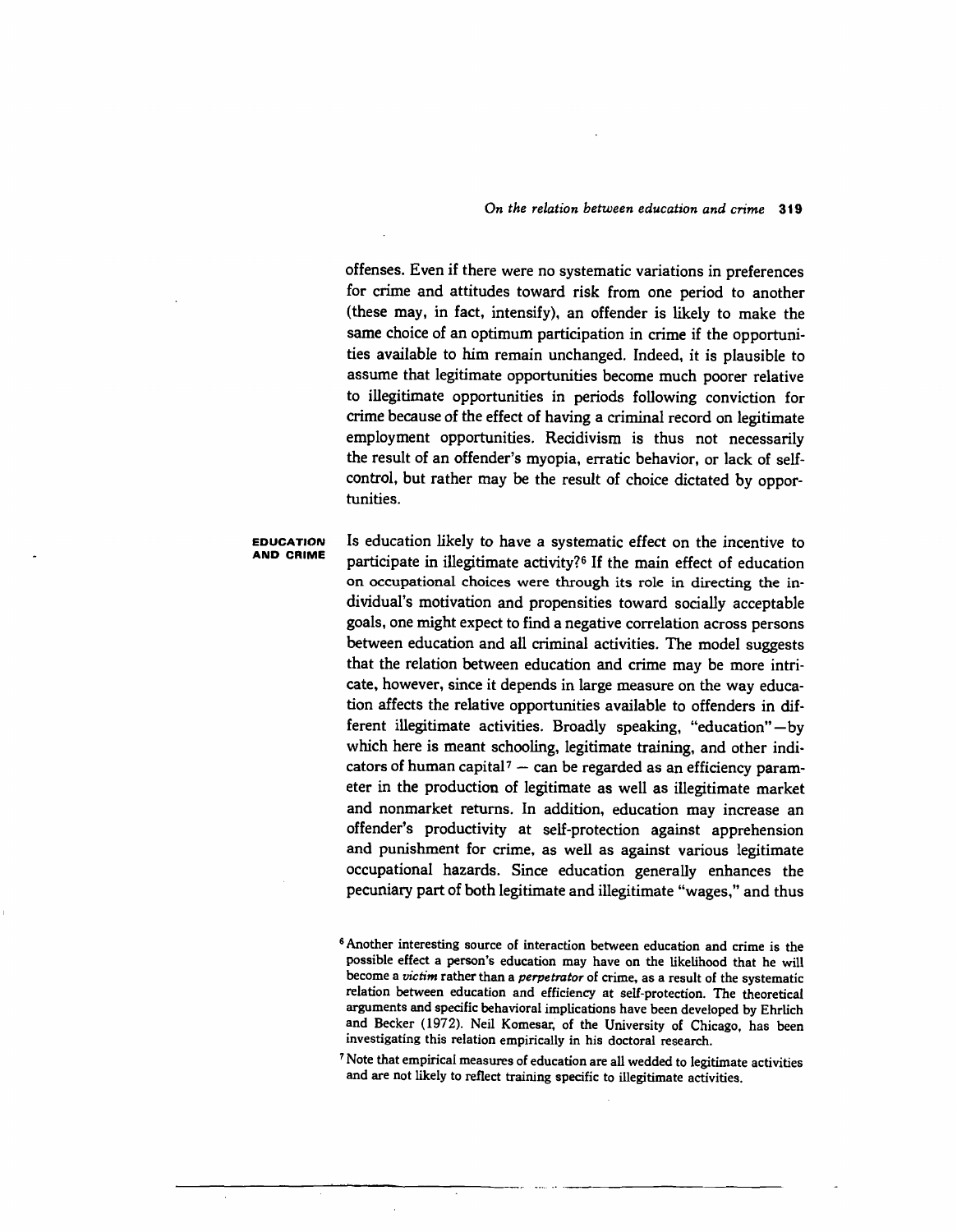the pecuniary opportunity cost of imprisonment and other losses,<sup>8</sup> and may reduce the probability of many hazards, its overall effect on participation in crime cannot be determined a priori and would depend on the extent of its relative effect on the productivities of inputs used to produce legitimate and illegitimate returns and to reduce the relevant risks.

Consider the following cases for illustration. If education were completely general in the sense that it enhanced by the same proportion legitimate and illegitimate wages, the discounted value of punishment per offense, and the marginal productivity of time spent in nonmarket activities without affecting the probability of unemployment or the probability of apprehension and punishment for crime or the relative preference for illegal activities, $9$  then the individual's optimum allocation of time to competing activities would not necessarily be affected (see Ehrlich, 1970, p. 30). Higher education in this case would not deter participation in illegitimate activity. In contrast, if education were completely specific to, say, legitimate activity in the sense that it enhanced the legitimate wage  $w_1$  and the discounted value of the opportunity cost of imprisonment and other losses per offense f without affecting the opportunities available in illegitimate activity, then it would be likely to reduce the incentive to participate in crime. Moreover, since specific training introduces time dependencies because of its effect on future earnings, persons with such training have an incentive to specialize in one legitimate occupation at least as long as a large fraction of their working time is devoted to on-the-job training. Although no single pair of alternative legitimate and illegitimate activities may provide a perfect empirical counterpart for these extreme cases, the classification of illegal activities according to the degree of their complementarity with empirical measures of education may be analytically useful.

Suppose that pecuniary payoffs on index crimes against property

<sup>8</sup>Future losses resulting from a criminal record may be particularly harmful for individuals who have specific legitimate training and whose earnings are disproportionately high in specific legitimate occupations. The discounted value of the opportunity cost of imprisonment may also be disproportionately large for more educated people if their rate of borrowing against future earnings is relatively low.

<sup>9</sup>Alternatively, it may be assumed that both probabilities decline with education, but the relative reductions do not affect the incentive to participate in either i or 1.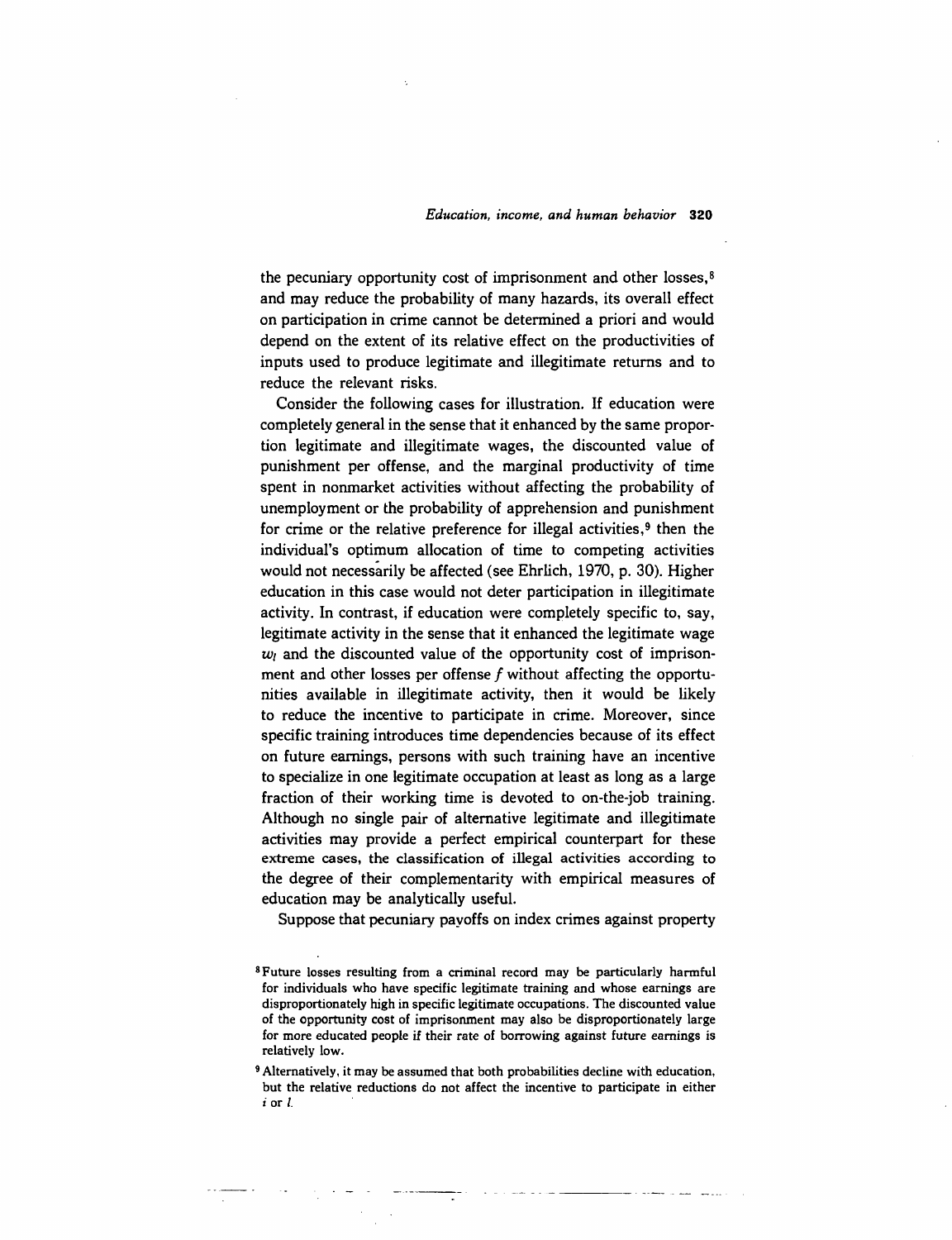(robbery, burglary, larceny, and auto theft) were largely dependent on the level of transferable assets in the community—i.e., opportunities provided by potential victims of crime — and to a much lesser extent on education and training. Also assume that the relative preferences for legitimate and illegitimate activities were either proportionately related to or largely independent of the relative pecuniary returns from these activities. Several propositions concerning offenders' characteristics would follow in this case. Given the probability of apprehension and punishment and the length of time served in prison:

- $\mathbf{1}$ Those with a lower level of schooling and training, i.e., those with potential legal income well below the average, would have a relatively large wage differential in crimes against property and a relatively low opportunity cost of imprisonment and thus a relatively strong incentive to "enter" crimes against property. Moreover, according to this theory, they would also tend to spend more time at, or to "specialize" in, illegitimate activities relative to other offenders. In contrast, those with higher education —in particular, those with specific legitimate training—would have less incentive to participate in such crimes. 10
- 2 Offenders committing crimes against property would tend to enter criminal activity at a relatively young age, essentially because lack of schooling and legitimate training are not important obstacles to such activities and because legitimate earnings opportunities available to young age groups may generally fall short of their potential illegitimate payoffs. Moreover, since entry of the very young into the legitimate labor force is restricted by child labor laws, compulsory schooling, and federal minimum wage provisions, their entry into criminal activity may frequently precede entry into legitimate activity.
	- $10$ A lower level of education that generally results in lower legitimate earnings may also be related positively to index crimes against the person (murder, rape, and assault), although the relation here is less clear than in the case of crimes against property. On the one hand, a lower opportunity cost of time reduces the cost of engaging in time-intensive activities, and these crimes may well fit into this category because of the prospect of long imprisonment terms associated with them. On the other hand, little can be said about the interaction between education and malevolence or other interpersonal frictions leading to crimes against the person. Empirical evidence shows that crimes against the person prevail among groups known to exercise close and frequent social contact (see Ehrlich, 1970, pp. 8—11).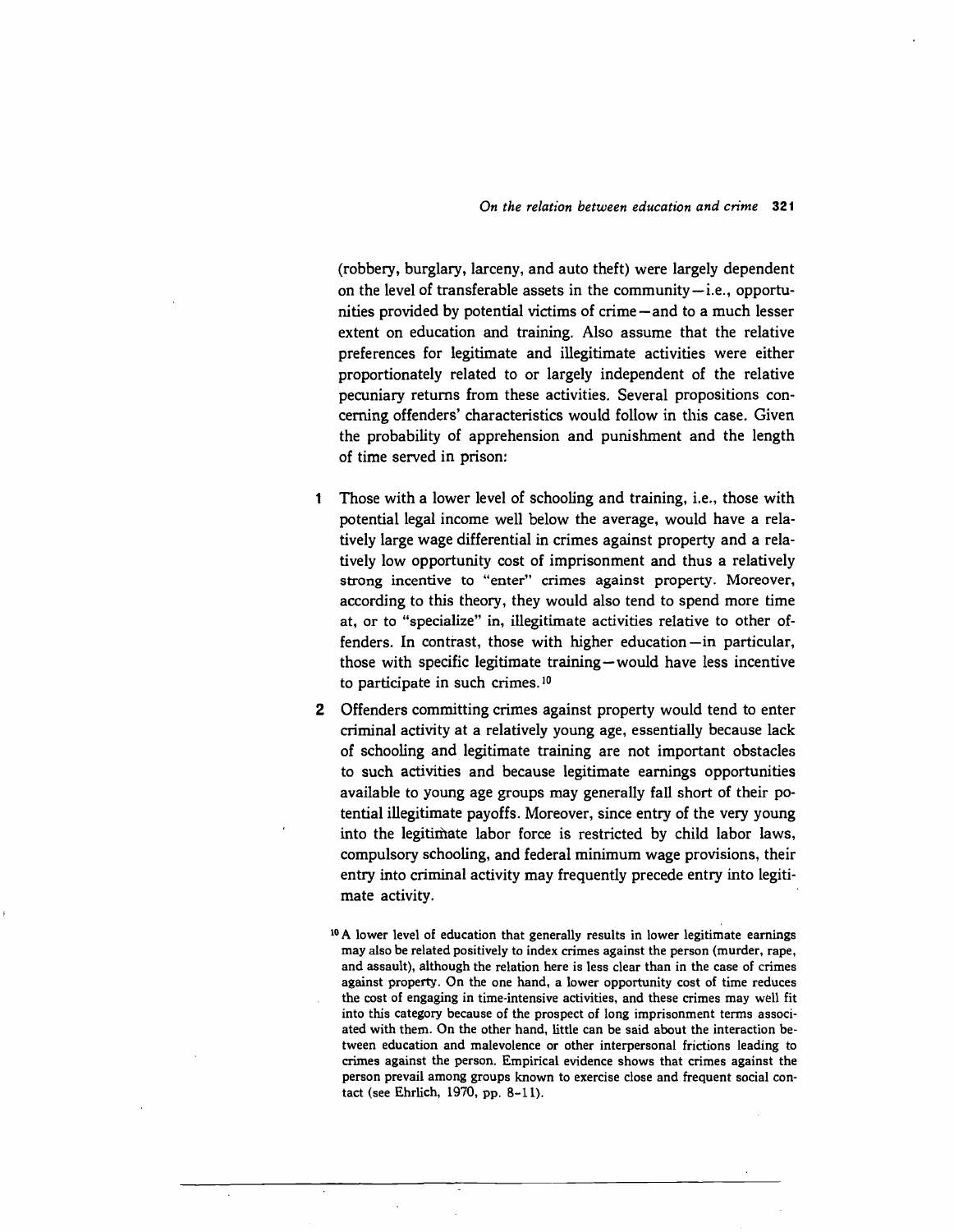3 Those in school would have less incentive to participate in crime relative to those not enrolled since many of them specialize voluntarily in acquiring education and therefore would view their opportunity cost of time not in terms of their potential current earnings but in relation to the expected future returns on their investment in human capital. In addition, effective school attendance (enrollment net of truancy) poses a constraint on students' participation in crime because it leaves them with less time for the pursuit of all market activities —legitimate as well as illegitimate. Proposition 2 therefore applies, in particular, to youths not enrolled in school.

In contrast to index crimes against property, payoffs on crimes such as fraud, forgery, embezzlement, trade in illegal merchandise, and illegal commercial practices may depend on education and legitimate training in much the same way that legitimate earnings do.1' Consequently:

- 4 The average educational attainment of offenders engaged in this class of crimes can be expected to be higher than that of offenders engaged in property crimes.
- 5 The typical age of entry into such crimes would be higher because entry would follow a longer period of specialization in schooling. In fact, because more highly skilled occupations may involve intensive on-the-job training during the initial period of the working career, entry into related illegitimate activities may occur later than entry into the labor market.
- 6 A general implication of this analysis concerns the educational attainments of offenders belonging to different racial groups. To the extent that occupational and wage discrimination against nonwhite workers is greater in legitimate than in illegitimate activities, the critical pecuniary wage differential  $(w_i - w_i)^*$ , which is the amount sufficient to induce all workers of equal preferences to enter an illegitimate activity  $i$ , would be associated with relatively high educational attainment of the worker in the case of nonwhites. Consequently, one may expect the average educational attainments of nonwhite offenders to exceed those of whites in many illegitimate activities.

<sup>&</sup>lt;sup>11</sup> This dependence may be due partly to the fact that engaging in specific legitimate activities is a prerequisite for the commission of specific offenses, for example, embezzlement.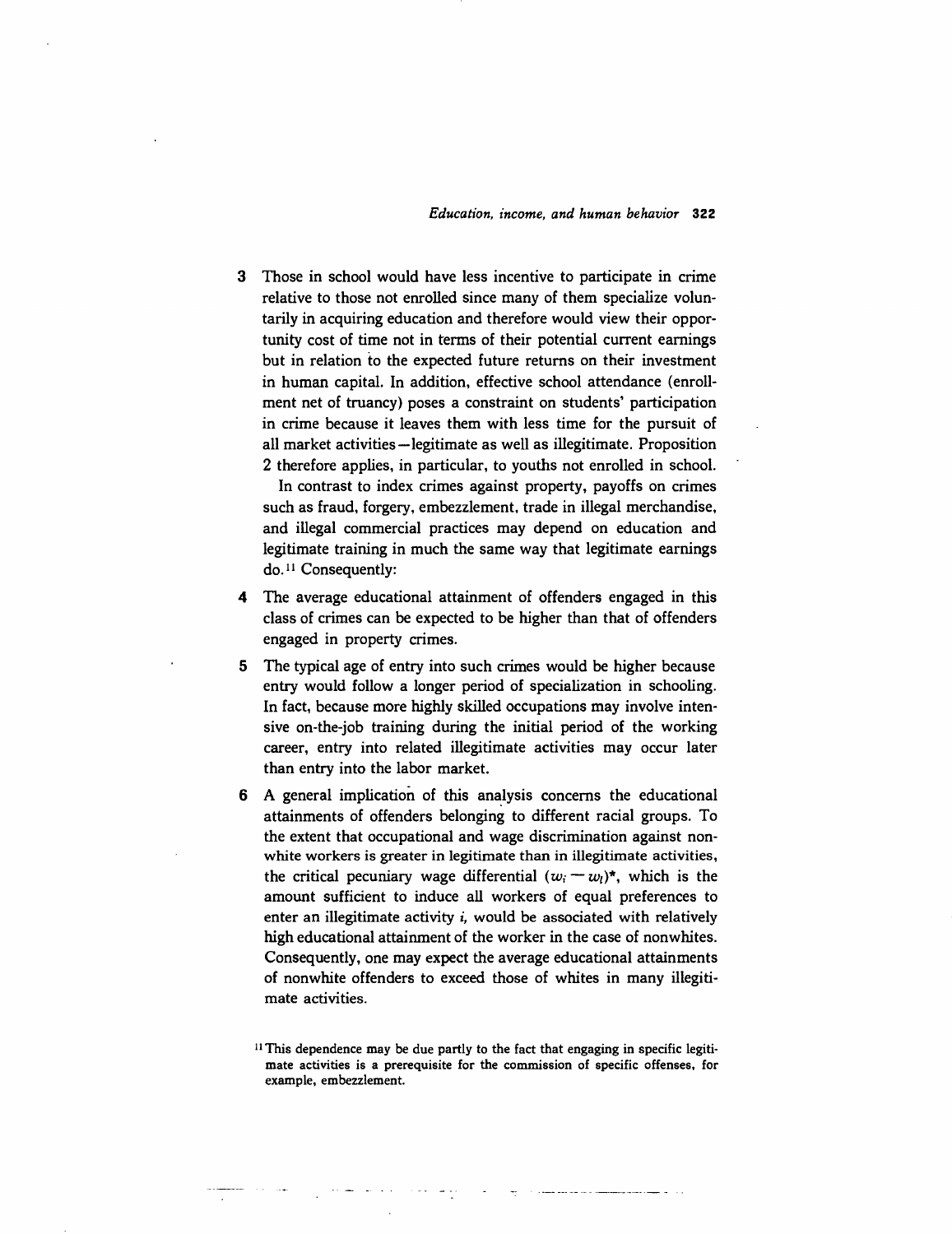EVIDENCE FROM ARREST AND PRISON<br>DATA

in the States, i DATA of offenders by type of crime has been reported systematically in In spite of the general interest in the relation between education and crime, very little detailed evidence on educational attainments official crime statistics. Some direct information on the educational attainment of all prisoners in the United States is available on an aggregate level, cross-classified by age and sex.

A generally recognized problem with arrest and prison data is that they relate to offenders who have been apprehended and convicted of crime and who do not make up a representative sample of all offenders. The biases introduced via this selective sampling may be particularly severe where educational attainments of offenders are concerned, for education is likely to be negatively related to the probability of apprehension and conviction. Arrest and prison data are thus likely to understate the average educational attainments of all offenders. Nevertheless, some inferences might still be drawn from these data concerning the comparative educational attainment of offenders involved in different crimes, since the biases inherent in the data may apply uniformly to all crime categories. Another problem with the aggregate arrest and prison data is that, at best, they render possible inferences about only the simple (zero-order) correlation between measures of education and crime, whereas our propositions generally concern the partial cor-

|                               |     | tories, and jails | Males in prisons, reforma- | Males 14 yrs. old and over<br>in civilian labor force |                                      |                                      |  |
|-------------------------------|-----|-------------------|----------------------------|-------------------------------------------------------|--------------------------------------|--------------------------------------|--|
| Age                           |     | State   Federal   | Jails and<br>workhouses    | Total                                                 | Laborers<br>(excl. mine<br>and farm) | Operatives<br>and kindred<br>workers |  |
| Total, 25<br>and over         | 8.5 | 9.0               | 8.9                        | 11.0                                                  | 8.3                                  | 9.1                                  |  |
| $25 - 29$<br>$30 - 34$        | 8.9 | 9.4               | 9.5                        | 12.3<br>12.1                                          | 9.8<br>8.9                           | 11.0<br>10.1                         |  |
| $35 - 44$                     | 8.4 | 9.0               | 9.2                        | 12.0                                                  | 8.5                                  | 9.8                                  |  |
| $45 - 54$<br>$55 - 64$        | 7.9 | 8.3               | 8.5                        | 10.1<br>8.7                                           | 8.0<br>7.0                           | 8.7<br>8.2                           |  |
| $65 - 74$<br>75 and older 6.4 |     | $n.a.*$           | 7.2                        | 8.5<br>8.5                                            | 6.4<br>6.6                           | 8.0<br>7.9                           |  |

SOURCES: 1960 Census of the Population—Final Report PC(2)—8A (Table 25), U.S. Bureau of the Census, 1963a; and 1960 Census of the Population—Final Report PC(2) —5B (Table 8); U.S. Bureau of the Census, l963b.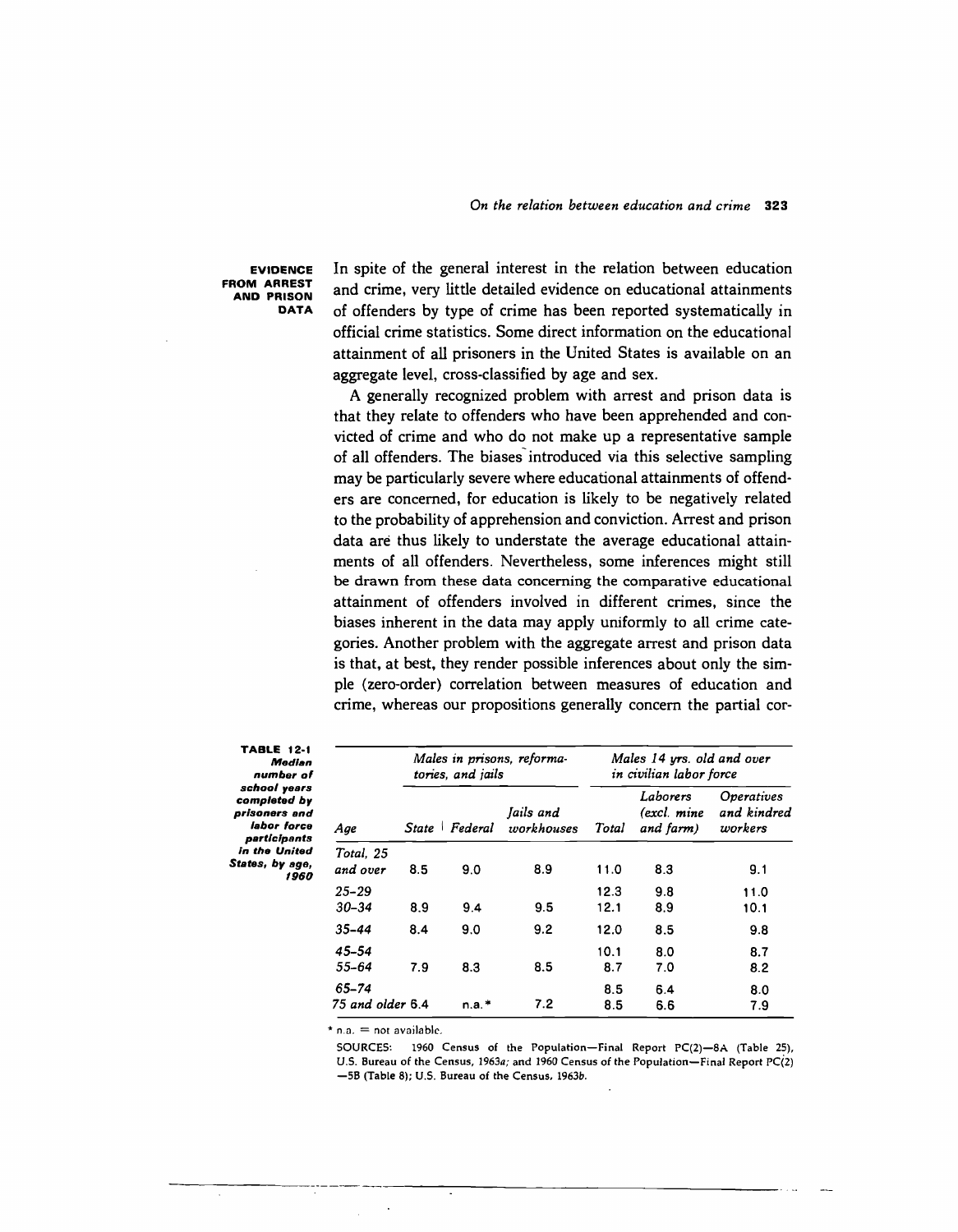relation between these variables given the probability and severity of punishment.

Table 12-1 compares Bureau of the Census data on the median school years completed by all offenders in state, federal, and local jails and workhouses with schooling of all males in the civilian labor force and in two specific legitimate occupations. On the whole, male prisoners in all correctional institutions appear to have had less schooling than all male workers in the experienced civilian labor force, and the same holds for females (U.S. Bureau of the Census, 1963a, Table 25; 1963b, Table 8). The reported agespecific schooling attainments become more similar, however, when male prisoners are compared with male laborers (except mine and farm workers) and with operatives and kindred workers — two occupations most frequently stated to be the prisoners' major legitimate occupations (see Table 12-2). Federal prisoners appear

TABLE 12-2 Stated legitimate occupation of male prisoners in the United States, 1960

|                                                                                                                               | <b>State</b><br>prisons | Federal<br>prisons | Local<br>jails and<br>workhouses |
|-------------------------------------------------------------------------------------------------------------------------------|-------------------------|--------------------|----------------------------------|
| All prisoners, 1960 (number)                                                                                                  | 193,568                 | 24,162             | 111,544                          |
| Never worked (percentage)                                                                                                     | 7.37                    | 5.53               | 2.56                             |
| Worked in 1950 or later (percentage)                                                                                          | 61.42                   | 74.95              | 80.29                            |
| Last major occupation (percentage of<br>those who worked in 1950 or later)<br>Professional, technical, and<br>kindred workers | 1.63                    | 3.58               | 1.64                             |
| Farmers and farm managers                                                                                                     | 1.04                    | 1.54               | 0.78                             |
| Managers, officials, and props.<br>(excl. farm)<br>Clerical and kindred workers                                               | 2.14<br>2.73            | 5.49<br>4.75       | 2.34<br>2.96                     |
| Sales workers                                                                                                                 | 2.32                    | 4.84               | 2.88                             |
| Craftsmen, foremen, and kindred<br>workers                                                                                    | 12.88                   | 18.73              | 14.70                            |
| Operatives and kindred workers                                                                                                | 19.29                   | 22.37              | 20.80                            |
| Private household workers                                                                                                     | 0.12                    | 0.12               | 0.22                             |
| Service workers (excl. household)                                                                                             | 8.20                    | 9.36               | 10.13                            |
| Farm laborers, unpaid family workers                                                                                          | 5.48                    | 4.64               | 6.96                             |
| Laborers (excl. farm and mine)                                                                                                | $20.01 -$               | 12.67              | 20.14                            |
| Occupation not reported                                                                                                       | 24.15                   | 11.91              | 16.45                            |

SOURCE: U.S. Bureau of the Census (1963a, Table 25).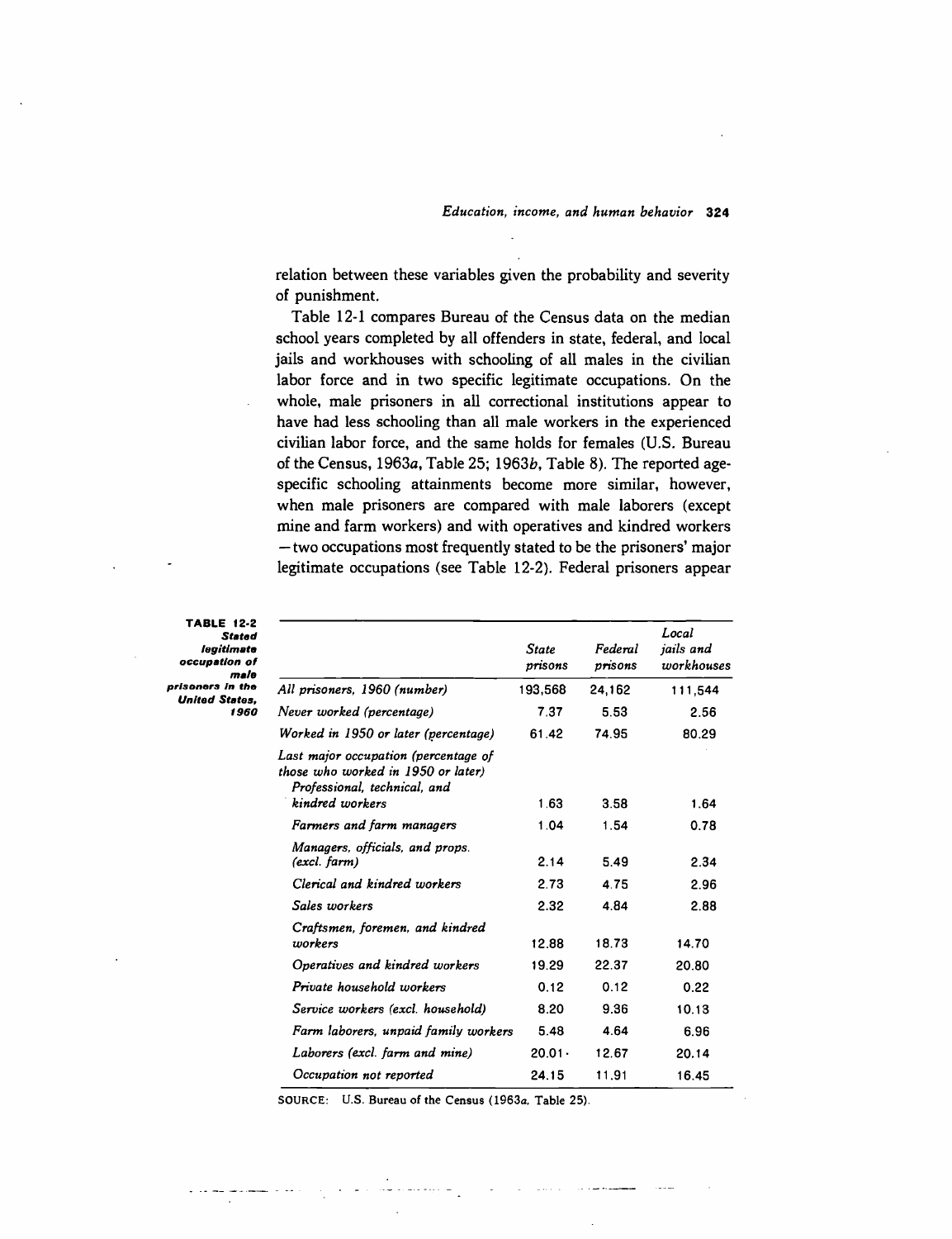to be better schooled than state prisoners in all specific age groups, and this systematic difference may reflect the involvement of federal prisoners in a somewhat different set of offenses —more illegal commercial activities and fewer crimes against the person —from those in which state prisoners are involved.12 The age-specific schooling attainments of prisoners in local jails and workhouses also appear higher than those of state prisoners, but since the census does not report the distribution of these prisoners by type of crime committed, it is difficult to draw inferences from this evidence alone. It is interesting to note that the median schooling attainments across these three correctional institutions are negatively correlated with the apparent degree of offender "specialization" in illegitimate activity: offenders in local jails and workhouses, who are "best schooled" among prisoners of all age groups, include the lowest proportion of those who never worked and the highest proportion of those who worked in 1950 or later (see Table 12-2). Since offenders convicted for crimes against property constitute the majority of offenders in all correctional institutions, this finding is consistent with the theoretical expectation that for this set of crimes, both the incentive to enter illegal activity and the extent of participation (specialization) should be negatively correlated with schooling and legitimate training.

A comparison of the age distribution of males in two legitimate occupations and in city arrests for various felonies in 1960 is given in Table 12-3. These statistics show that people in younger age groups constitute a greater proportion, and people in older age groups a smaller proportion, of total city arrests relative to the proportion they constitute of, say, construction workers and industrial laborers. There exist, however, significant differences in the age distribution of arrests across specific crime categories. In particular, total arrests for embezzlement, fraud, forgery, and counterfeiting include a much smaller proportion of juveniles and a greater proportion of persons 45 years old and over relative to

<sup>&</sup>lt;sup>12</sup> In 1960, 54 percent of all state prisoners were convicted of index crimes against property (robbery, burglary, larceny, and auto theft), 24.7 percent for crimes against the person (homicide, assault, and sex offenses), and 10 percent for embezzlement, fraud, and forgery (see Characteristics of State Prisoners, 1960, National Prisoner Statistics, 1960, p. 10). In contrast, in 1965, 25 percent of all federal prisoners were convicted for interstate transportation of motor vehicles, 8.3 percent for forgery, 17.9 percent for violations of drug laws, and 29.7 percent for "other federal offenses" (see U.S. Bureau of Prisons, 1965, Table A9).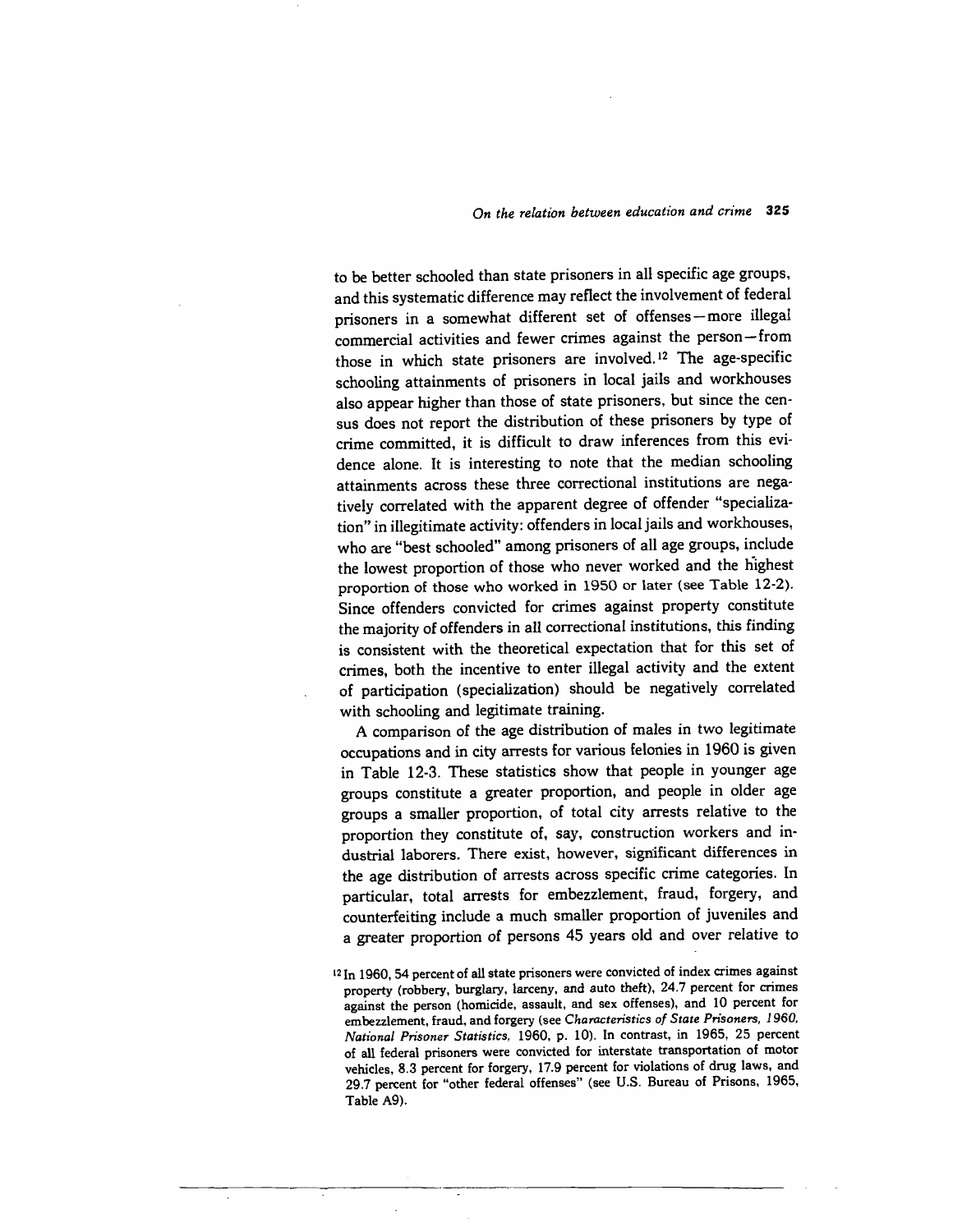TABLE 12-3 Comparison of distribution of males In two legitimate occupations and males arrested for felonious activities in the United States, 1960; percent of total number in each employment or crime category

| Employment or crime           | Age group |           |           |             |  |  |
|-------------------------------|-----------|-----------|-----------|-------------|--|--|
| category                      | $15 - 19$ | $20 - 24$ | $25 - 44$ | 45 and over |  |  |
| Construction workers          | $7.96*$   | 11.76     | 44.63     | 32.65       |  |  |
| Industrial laborers           | $7.13*$   | 13.21     | 47.00     | 32.66       |  |  |
| Total city arrests            | 14.05     | 12.21     | 42.96     | 24.91       |  |  |
| Robbery                       | 30.95     | 20.30     | 30.30     | 2.90        |  |  |
| Burglary                      | 36.43     | 15.60     | 19.50     | 2.69        |  |  |
| Larceny                       | 31.48     | 11.63     | 22.12     | 7.83        |  |  |
| Auto theft                    | 58.91     | 12.29     | 11.62     | 1.21        |  |  |
| Murder and manslaughter       | 13.60     | 17.38     | 49.17     | 18.78       |  |  |
| Assault                       | 12.66     | 16.64     | 53.31     | 13.90       |  |  |
| Gambling                      | 3.11      | 10.14     | 53.40     | 33.13       |  |  |
| Embezzlement and fraud        | 5.02      | 15.31     | 63.30     | 15.65       |  |  |
| Forgery and counterfeiting    | 13.33     | 20.78     | 46.69     | 18.09       |  |  |
| Buying and receiving property | 25.43     | 17.50     | 35.37     | 10.02       |  |  |

\* For age group 14 to 19.

SOURCES: U.S. Bureau of the Census (1963c, Table 1); Federal Bureau of Investigation (1961, p. 92).

index crimes against property.<sup>13</sup> These findings are generally consistent with the proposition, noted earlier, that crimes against property are typically committed by the relatively young because they have less investment in legitimate occupations.

Strong empirical support for the proposition that school enrollment and participation in criminal activity are negatively correlated is provided in Simpson and Van Arsdol's 1967 study of juvenile referrals to the Los Angeles County probation department. They found that the delinquency rate among juveniles 14 to 17 years old who were not enrolled in school was about 2.5 times higher than the rate for those who were enrolled, but that no large difference existed in the rate of delinquency for enrollees with educational attainment above or below the modal educational achievement. On this basis, they conclude that "... school enrollment per se, regardless of relative achievement, presents a deterrent to delinquency" (Simpson & Van Arsdol, 1967, p. 39).

<sup>13</sup> In all arrest statistics, the representation of older age groups is relatively small. This is due partly to the fact that older and more experienced offenders are more efficient at self-protection than younger offenders and are thus better able to avoid arrest.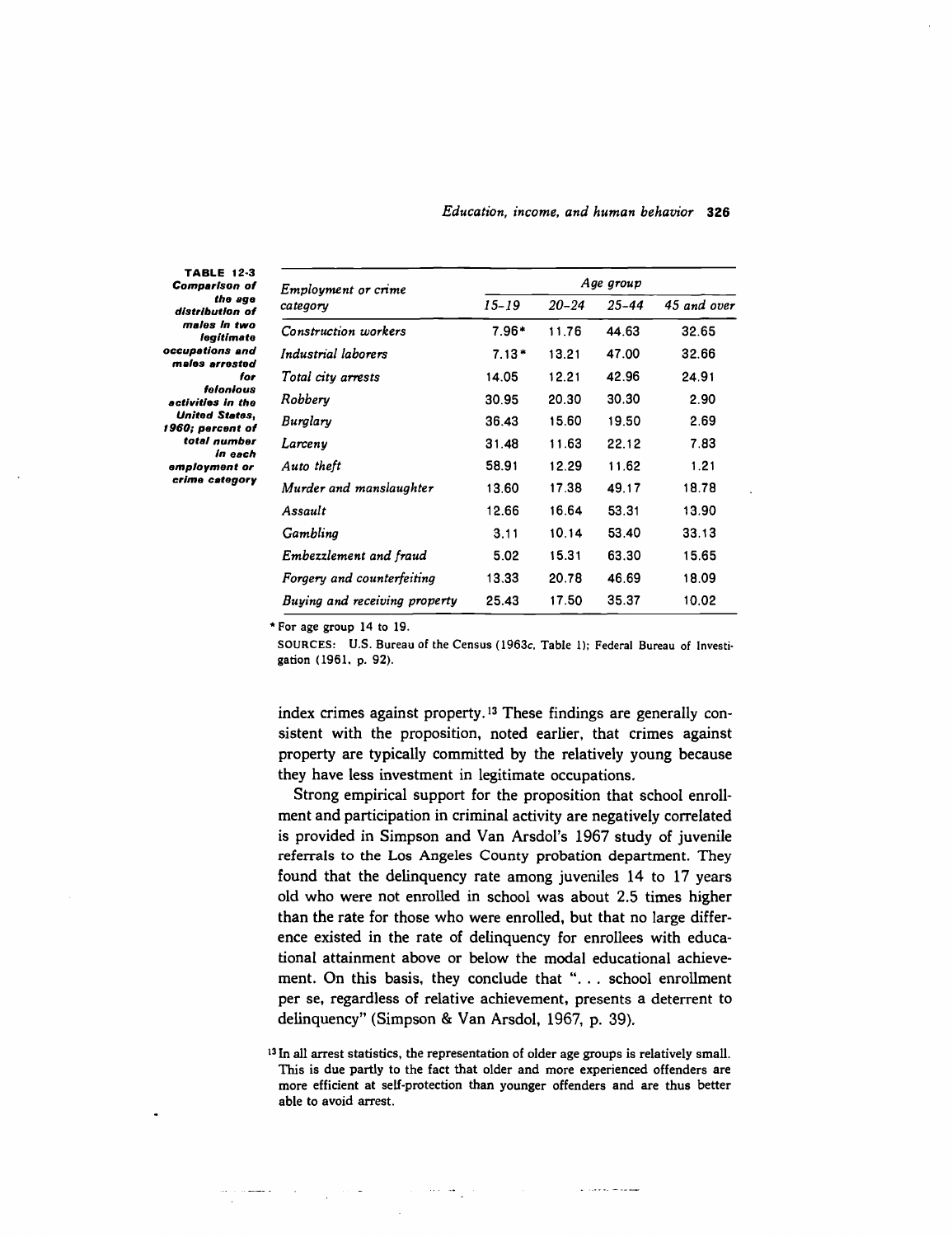The official census publications do not contain direct information on the educational attainment of convicted offenders by race. Census data on schooling attainments of all inmates of institutions in the United States in 1960 indicate, however, that the median number of years of school completed by nonwhite males in the age group 25 to 34 was 8.9, compared with 8.7 for whites (U.S. Bureau of the Census, 1963a, Table 22). The respective data for nonwhite and white females were 9.0 and 8.2. In contrast, the ranking of the schooling attainments of white and nonwhite males and females in the experienced civilian labor force was reversed: 12.2 for white males and 12.3 for white females, as against 10.1 for nonwhite males and 11.3 for nonwhite females (U.S. Bureau of the Census, 1963a, Table 8). Moreover, the rankings of the schooling attainments of white and nonwhite inmates of older ages were also reversed from those in the age group 25 to 34 and conformed to their respective rankings in the civilian labor force. A possible explanation for these conflicting rankings may have to do with the varying proportions of different categories of offenders in different age groups among inmates of closed institutions. Although the overall proportion of prisoners to inmates of all closed institutions is about one-third (the other two-thirds being in homes for the aged or for neglected children and in various closed hospitals), the proportion of prisoners in the age group 25 to 34 should be much greater, since the latter group is the mean and modal age group of all prisoners. The greater median school attainment of nonwhite inmates in this age group is consistent with the proposition that discrimination in legitimate occupations might result in a higher level of educational attainment for nonwhite offenders.

FROM CRIME<br>STATISTICS

EVIDENCE Since crime statistics are based on complaints of victims and statements of witnesses to crime and are collected independently of an offender's arrest or conviction, they are free of much of the selective sampling biases inherent in arrest and prison data. However, they do not provide direct information on offenders' characteristics, and such information must be inferred indirectly. In work on participation in illegitimate activities (Ehrlich, 1970, 1973), information on the rate of specific offenses across states in the United States from three decennial censuses has been used to test the basic propositions of the model via a cross-state regression analysis employing ordinary least squares and simultaneous equation estimation tech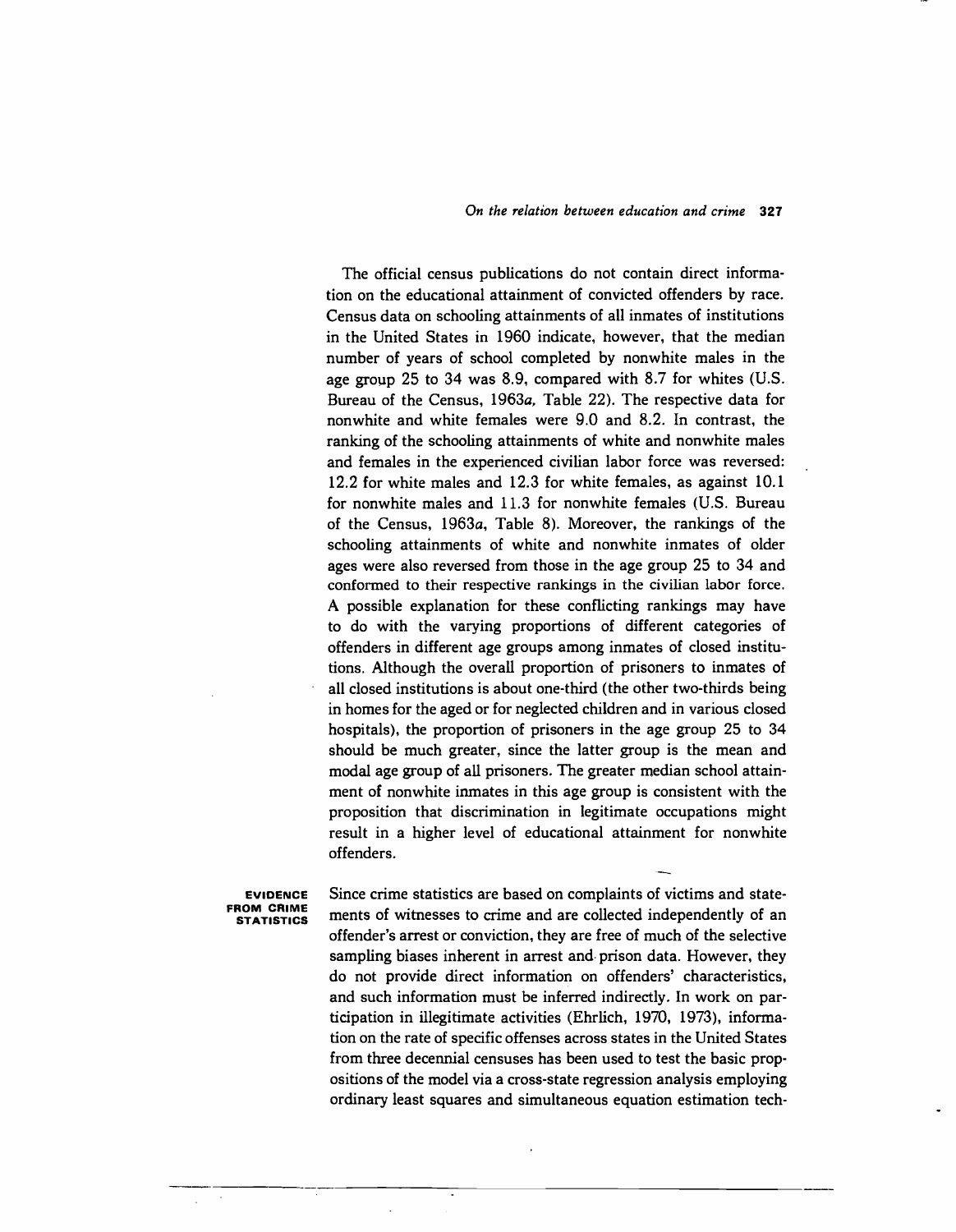niques. A major advantage of such analysis is that it permits statistical control of variations across states in measures of average probability and severity of punishment for specific crimes, unemployment and income characteristics, and various demographic variables. Thus partial correlations can be estimated between the rate of specific offenses and each of their explanatory variables. Part of the empirical analysis was consequently devoted to the econometric specification and actual testing of proposition 1, presented earlier.

According to the theoretical analysis, given the probability and severity of punishment for crime, and assuming that pecuniary returns from legitimate and illegitimate activities were either proportionately related to or statistically independent of nonpecuniary returns from these activities, the crime rate in each state is expected to be a positive function of the mean (pecuniary) differential returns from crime  $(\overline{w}_i - \overline{w}_i)$ . Information concerning monetary returns from specific crimes  $\overline{w_i}$  is presently unavailable on a state-by-state basis, and so the relevant legitimate earning opportunities  $\overline{w}_l$  cannot be estimated directly. It is postulated that the average illegal • payoffs of crimes against property depend primarily on the level of transferable assets in the community — that is, on opportunities provided by potential victims of crime —and, to a much lesser extent, on the offender's education and legitimate training. The relative variation in the average potential illegal payoff  $\overline{w}_i$  may be approximated by the variation in, say, the median value of transferable assets per family or family income across states  $W$ .<sup>14</sup> The preceding postulate and the previous discussion under Education and Crime also imply that those in a state with legitimate returns well below the median have greater differential returns from property crimes and hence have more incentive to participate in such crimes than those in states with incomes well above the median.'5

<sup>15</sup> This argument appears to be consistent with one made by Adam Smith who noted that "the affluence of the rich excites the indignation of the poor, who

<sup>&</sup>lt;sup>14</sup> More precisely, the assumption is that given the relative distribution of family income in a state, variations in average potential payoffs on property crimes can be approximated by the variation in the level of the entire distribution. If the income distribution is of the log normal variety, it can be shown that the variation in its level would be reflected by an equal proportional variation in its median value. The relative variation in potential payoffs on property crimes may be an unbiased estimator of the relative variation in actual payoffs if (private) self-protection of property by potential victims were proportionally related to their wealth. See Ehrlich and Becker (1972) for an elaborate discussion of the relation between the two.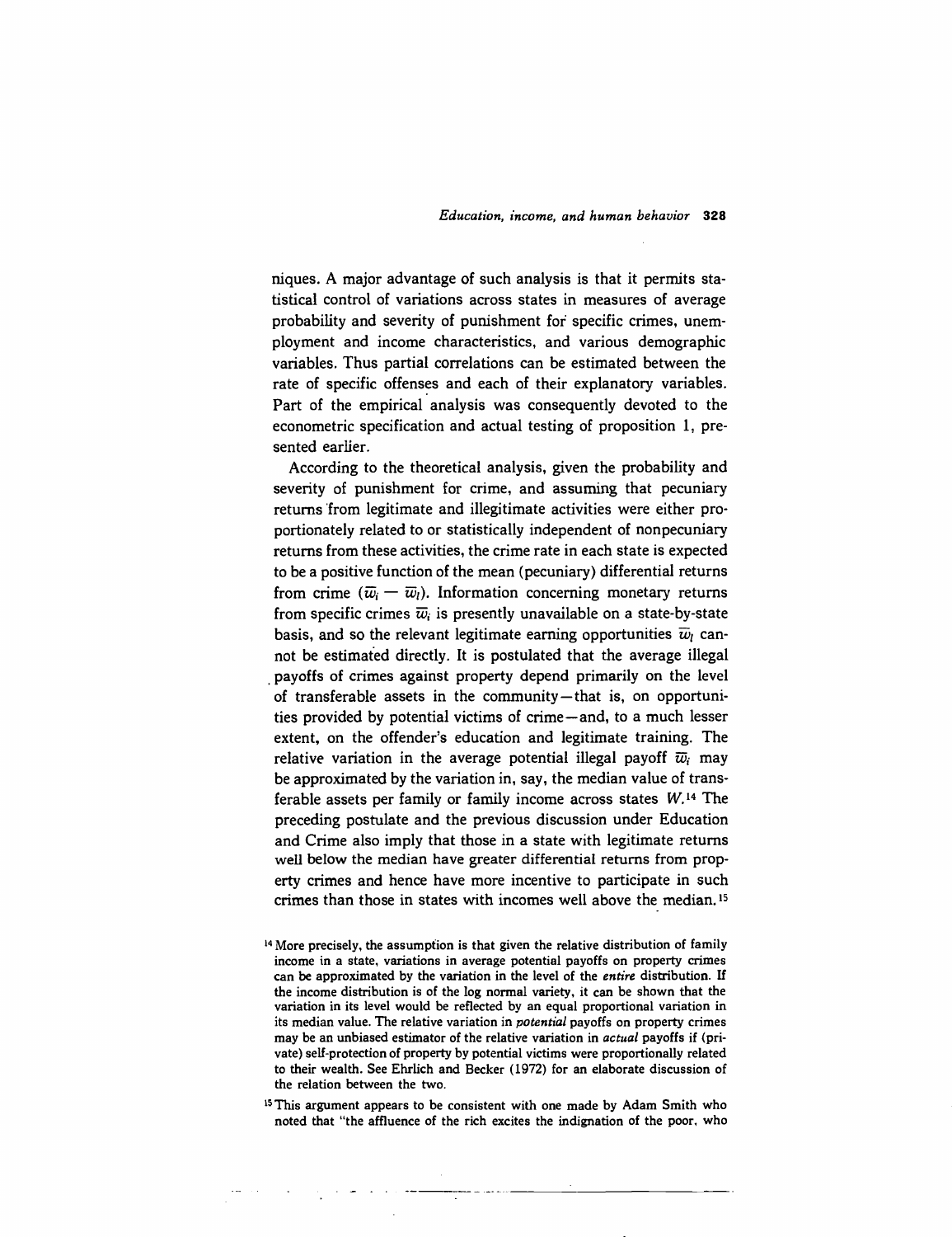The variation in the mean legitimate opportunities available to potential offenders across states  $\overline{w}$ , may therefore be approximated by the variation of the mean income level of those below the state's median. Partly because of statistical considerations, the latter was computed somewhat indirectly, by the percentage of families below one-half of the median income in a state, denoted  $X$  ("income inequality").<sup>16</sup> Since X is a measure of the *relative* distance between legitimate and illegitimate opportunities available to potential offenders  $\overline{w}_i/\overline{w}_i$ , changes in W, X held constant, would amount to equal percentage changes in the absolute wage differential  $\overline{w}_i - \overline{w}_i$ . Given the full cost of punishment per offense  $f_i$  and the probability of apprehension and conviction  $p_i$ , an increase in W might then have a positive effect on the incidence of crimes against property, similar to the effect of an increase in income inequality  $X$ .

In this empirical implementation the extent of punishment is measured by the length of the effective incarceration period of convicted offenders. If punishment for crime were solely by imprisonment, an increase in the median income W, X held constant, would cause an equal proportional increase in the pecuniary "wage differential" from crime as well as in the opportunity cost of imprisonment to all offenders, and its net effect on crime rates might then be null if changes in the level of pecuniary income did not affect the relative preference for legal and illegal activities (see the discussion above under Education and Crime). In contrast, an increase in income inequality, W held constant, would imply a decrease in both legitimate earnings opportunities and the opportunity cost of

are often both driven by want and prompted by envy, to invade his possessions" (Smith, 1937, p. 670). By our reasoning, since potential gains from crimes against property are assumed to be largely independent of education and legitimate training, those with legitimate earning opportunities well below the average would have a greater incentive to commit such crimes regardless of possible envy or hate they may feel toward the more affluent members of society.

<sup>&</sup>lt;sup>16</sup> An increase in X, with median (and mean) family income held constant, implies a decrease in the mean income of relatively poor families  $\bar{w}_p$  and an increase in the mean income of the relatively rich  $\overline{w}$ . Since the latter have an incentive to specialize in legitimate market activities, the increase in  $\overline{w}_r$  may have very little negative impact on the total amount of property crimes committed in the community, but the decrease in  $\overline{w}_p$  is certainly expected to increase it. This argument regarding the effect of changes in  $X$  on crimes against property does not apply equally to crimes against the person because there is no a priori reason to assume that the majority of families with income above the median level do not participate at all in such crimes. The statistical advantage of using  $X$ in lieu of  $\bar{w}_p$  in the regression analysis is that the correlation of  $\bar{w}_p$  with W is high, whereas the correlation of  $X$  with  $W$  is much weaker.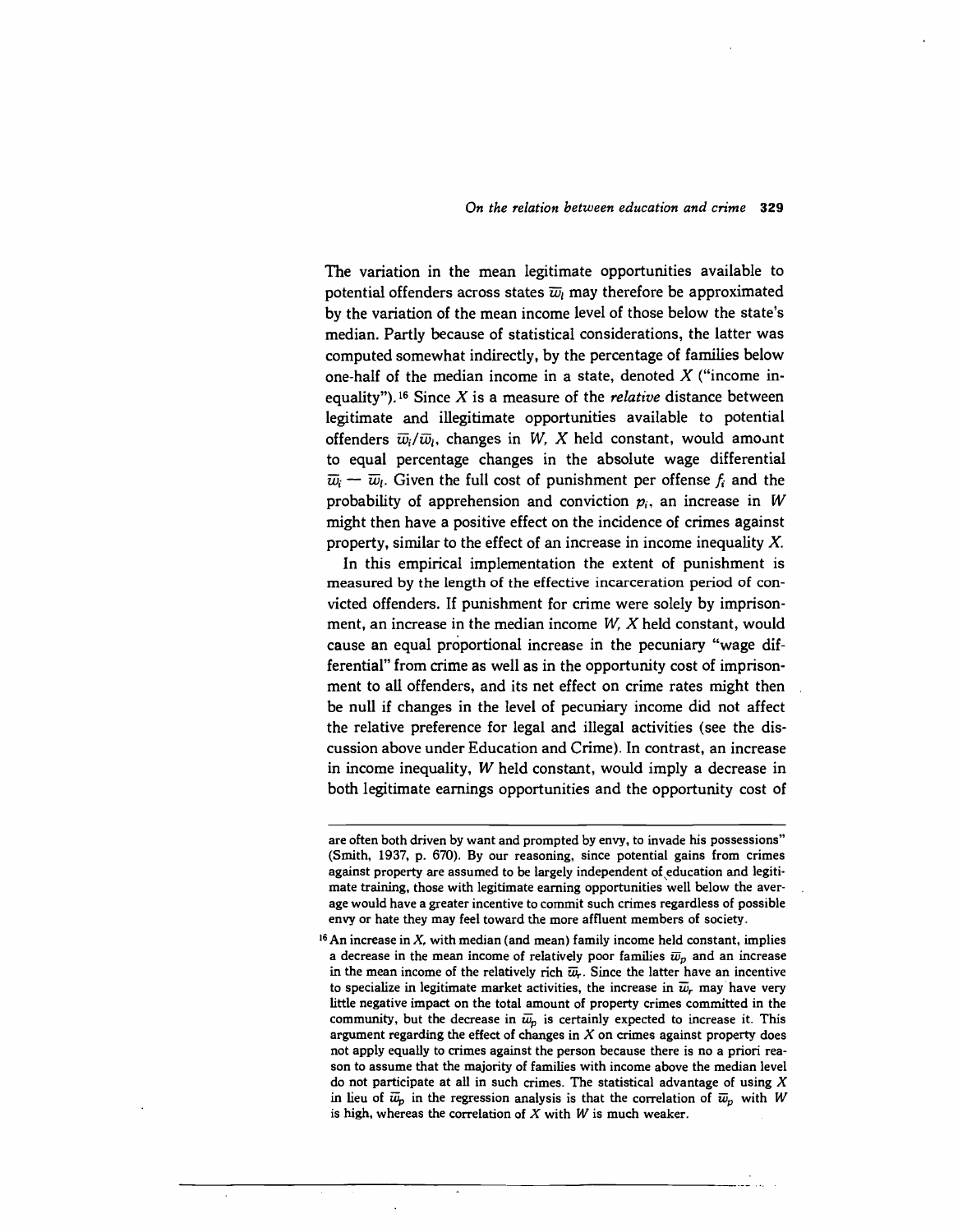imprisonment to offenders. In practice, however, a major proportion of offenders convicted for property crimes are punished by means other than imprisonment.<sup>17</sup> Consequently, both income inequality and the median income level are expected to be positively related to the incidence of property crimes in the cross-state regressions.<sup>18</sup>

Table 12-4 shows estimates of the partial elasticities of rates of specific crimes against property to changes in income inequality  $X$ and in the median family income W across states. These elasticities were derived from the following regression equation:<sup>19</sup>

$$
ln\left(\frac{Q}{N}\right) = a_i + b_{1i}lnP_i + b_{2i}lnT_i + c_{1i}lnX + c_{2i}lnW + e_1lnNW + \mu_i \quad (12-5)
$$

where  $\left(\frac{z}{M}\right)$  = rate of the ith crime category: the number of offenses known per state population in year t

- $P_i$  = ratio of number of commitments to state and federal prisons to number of offenses known to have occurred in the same state ("probability of imprisonment") in year  $t$
- $T_i$  = average time served in state prisons by offenders first released in year t
- <sup>17</sup> According to rough estimates, 53 percent of those convicted of robbery, 77 percent of those convicted of burglary and larceny, and 82 percent of those convicted of auto theft are punished by means other than imprisonment in state and federal prisons; see Ehrlich (1970, Table R-1).
- <sup>18</sup> By the preceding argument, the estimated regression coefficients associated with  $X$  might still be biased upward, and those associated with  $W$  downward, relative to what their values would have been with the full cost of imprisonment held constant. Opposite biases on the value of these two coefficients can also be expected, however, as a result of "spillover effects" unaccounted for in the cross-state regression analysis; offenders may migrate from one state to another in response to the different opportunities available in different states. It can be shown that such spillover effects on the incidence of crime would overstate the estimated partial effect of  $W$  and understate that of  $X$ .
- '9Measures of age composition of the population and of unemployment and labor force participation rates were also introduced into the regression analysis, but were excluded in the final regressions because the signs of their coefficients were found to be unstable across most of the specific regressions, and the ratios of the estimated coefficients to their standard errors were found to be relatively small. The exclusion of these variables had virtually no effect on the estimates of  $c_1$  and  $c_2$  reported in Table 12-4.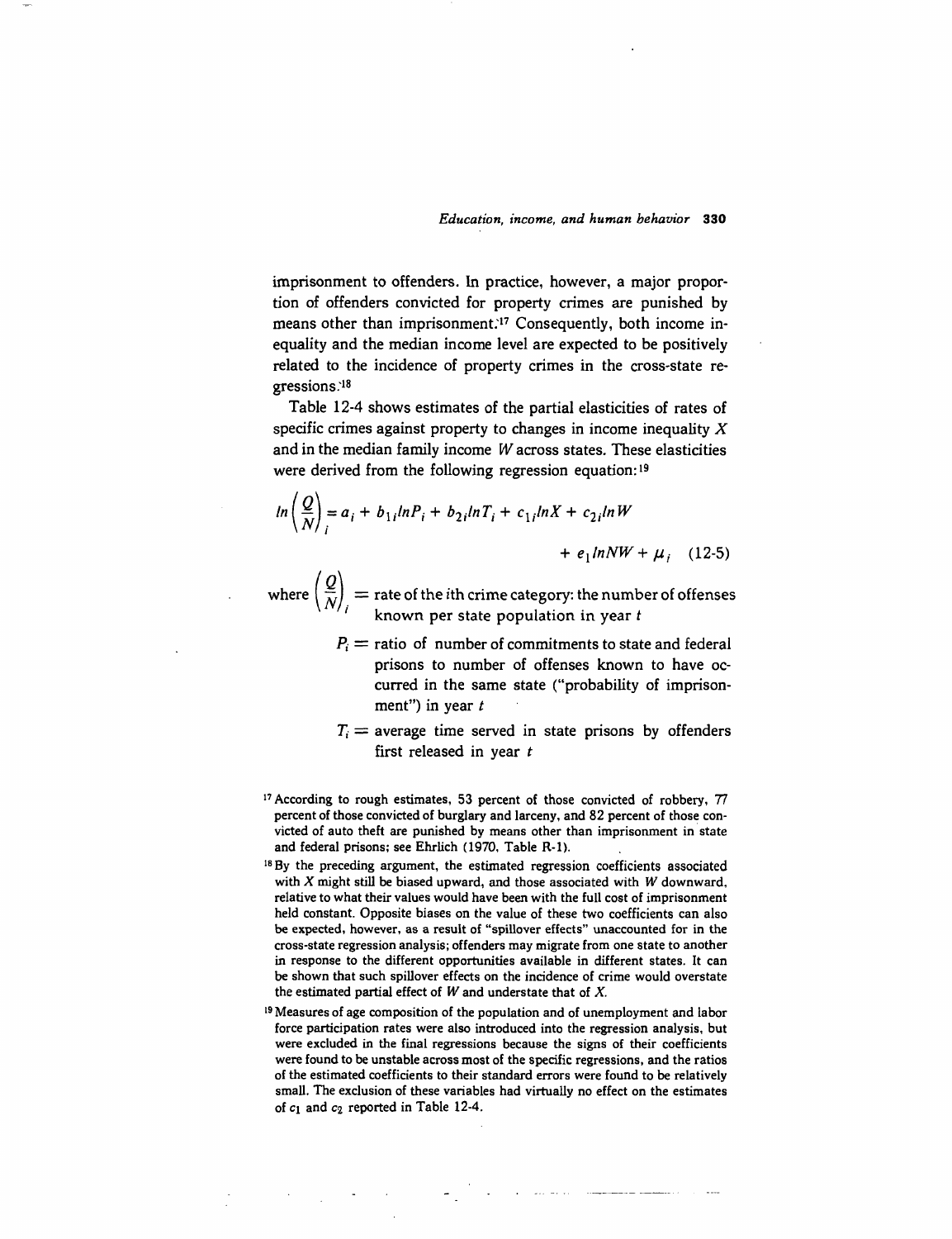$W =$  median family income in year t

- $X =$  percentage of families whose income is less than one-half of W
- $NW =$  percentage of nonwhites in the population in year  $t$ 
	- $u_i = a$  disturbance term
	- $in =$  natural logarithm

A discussion of the econometric specification of the model, the estimating techniques employed, and the many problems in the construction of specific variables used to measure the pertinent theoretical variables, which is avoided here for lack of space, may be found in Ehrlich (1970, 1973). It should be noted, however, that to obtain efficient estimates of the regression coefficients, the regression equation (12-5) was weighted by the square root of the population in each state, since an analysis of residuals in Unweighted regressions indicated the presence of heteroscedasticity, which was negatively related to population size. (Such heteroscedasticity is consistent with the hypothesis that the stochastic variable  $\mu$  is homoscedastic at the individual level.)

Despite the shortcomings of the data and the crude estimates for some of the desired statistics, the results of the regression analysis appear to be highly consistent with the proposition that those with lower schooling levels and training, and hence lower potential legal income, have a relatively greater tendency to engage in crimes against property. The rates of robbery, burglary, larceny, and auto theft are found to vary positively with the measures of income inequality and median family income across states in all specific regressions and census years investigated. In Table 12-4 the regression coefficients  $c_{1i}$  and  $c_{2i}$ , which are estimates of the elasticities of  $\langle O/N \rangle$  with respect to X and W, are generally greater than unity, and virtually all exceed twice their standard errors.2° Moreover,

<sup>&</sup>lt;sup>20</sup> The coefficients  $c_{2i}$  may reflect, in part, the effect of urbanization on the rate of specific crimes (by greater accessibility to criminal opportunities in metropolitan areas) because W is highly correlated with the level of urbanization across states. This may be one reason why the absolute values of  $c_{1i}$  in regressions using 1940 and 1950 data are lower than those in the 1960 regressions: the dependent variables in 1940 and 1950 are "urban crime rates," whereas those in 1960 are state rates. Also note that  $X$  and  $W$  in the 1940 regressions were calculated on the basis of data on wage and salary earnings of workers rather than family income data (unavailable in 1940), and therefore the estimates of  $c_{1i}$  and  $c_{2i}$  in that year are not exactly comparable with those of the other years.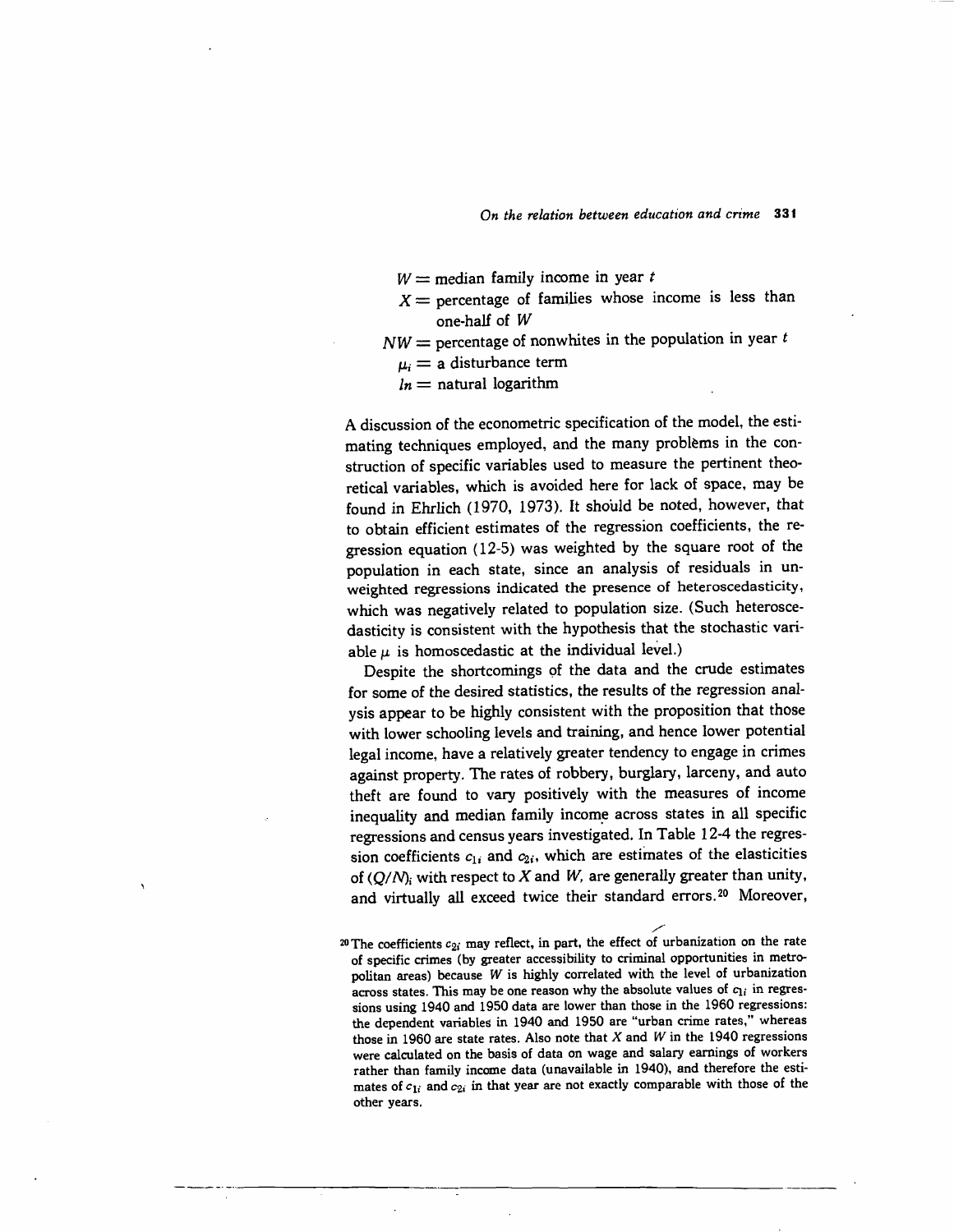TABLE 12.4 **Weighted** regression estimates of the partial elasticities of rates of crimes agains property with respect to measures of income Inequality (X) and median family income (W) across states in the United States in 1940, 1950, and 1960

|                                                   | 1940               |                    | 1950               |                    |
|---------------------------------------------------|--------------------|--------------------|--------------------|--------------------|
|                                                   | $OLS*$             |                    | <b>OLS</b>         |                    |
| Crime category                                    | X                  | W                  | X                  | w                  |
| Robbery<br>₿<br>$\beta$ /S.E.S.                   | .7222<br>.9294)    | 1.6608<br>(4.2214) | 4798<br>(.7008)    | 1.7278<br>(3.2329) |
| Burglary<br>β<br>$\beta$ /S.E.                    | 1.6939<br>(2.8321) | .8327<br>(.8003)   | 1.8697<br>(3.5361) | 1.1891<br>(2.0207) |
| β<br>Larceny<br>$\beta$ /S.E.                     | 3.7371<br>(6.5307) | .6186<br>(2.2095)  | 3.3134<br>(6.1904) | 1.9784<br>(4.8461) |
| Auto theft<br>β<br>B/S.E.                         |                    |                    |                    |                    |
| All crimes<br>β<br>B/ S.E.<br>against<br>property |                    |                    | 2.2598<br>(4.8419) | 1.5836<br>(4.5210) |

\* OLS = ordinary least squares estimates.

 $f$  2SLS = estimates derived by a two-stage least squares procedure.

 $\pm$  SUR = seemingly unrelated regression estimates derived by applying Aitken's generalized least squares to the system of all four property crimes following a method devised by Zeilner (1962).

 $\S$   $\beta$  = elasticity estimate; S.E. = standard error of  $\beta$ . SOURCE: Ehrlich (1970, Tables 3 and 5).

point estimates obtained from several 1960 regressions employing different estimation techniques are highly consistent. In contrast, X and W were found to have a lower effect on the incidence of murder, rape, and aggravated assault, and the regression coefficients  $(c's)$  associated with X and W in regressions for these crimes were generally less than twice their standard errors (see Ehrlich, 1970, Tables 2 & 6; 1973). The finding that variations in X and W have a relatively larger and more significant effect on the incidence of crimes against property than on the incidence of crimes against the person lends credibility to proposition 1 and to the choice of these income variables as indicators of relative "earnings" opportunities in property crimes.

In addition to testing proposition 1, I also attempted to test directly the partial effect of mean educational attainments on the rate of specific crimes across states. This was done by expanding the regression model  $[Eq. (12-5)]$  to include the percentage of males in the age group 15 to 25, census estimates of the unemployment rate for urban males, and the mean number of school years completed by the population over 25 years of age (hereafter designated by symbol  $Ed$ ). Given the economic and demographic characteris-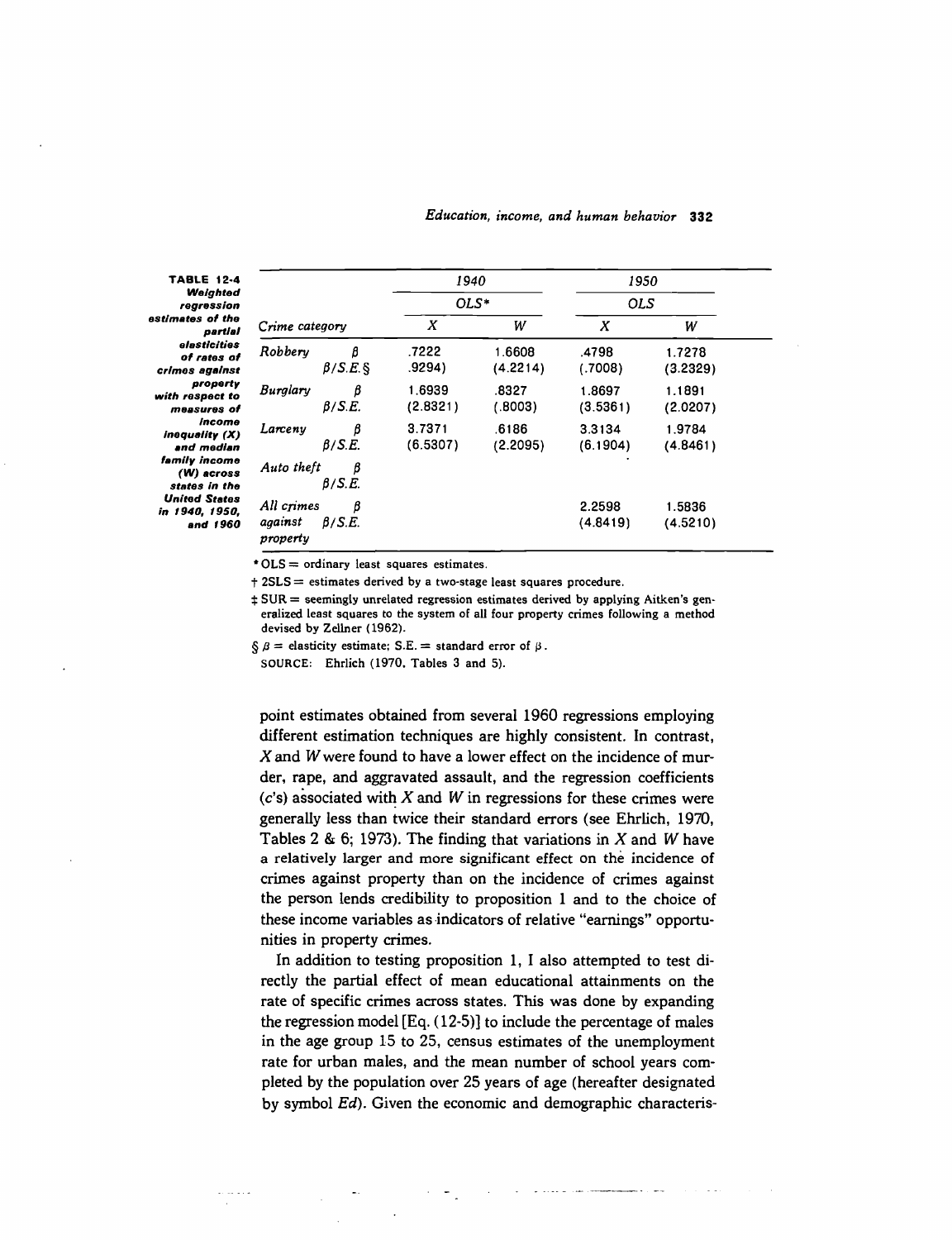|  | 1960<br><b>OLS</b> |                    | 1960             |                  |                  |         |  |
|--|--------------------|--------------------|------------------|------------------|------------------|---------|--|
|  |                    |                    | 2SLS+            |                  | SUR <sub>‡</sub> |         |  |
|  | X                  | w                  | X                | w                | Χ                | w       |  |
|  | 1.8409             | 2.9086             | 1.279            | 1.689            | 1.409            | 2.120   |  |
|  | (2.8247)           | (4.2628)           | (1.660)          | (1.969)          | (1.853)          | (2.548) |  |
|  | 2.0452             | 1.7973             | 2.000            | 1.384            | 2.032            | 1.581   |  |
|  | (5.0209)           | (4.0414)           | (4.689)          | (2.839)          | (4.776)          | (3.313) |  |
|  | 1.6207             | 2.6893             | 1.792            | 2.229            | 1.785            | 2.241   |  |
|  | (3.1092)           | (5.1392)           | (2.992)          | (3.465)          | (2.985)          | (3.502) |  |
|  | 1.8981             | 2.8931             | 2.057            | 2.608            | 2.054            | 2.590   |  |
|  | (4.2556)           | (6.3527)           | (4.268)          | (5.194)          | (4.283)          | (5.253) |  |
|  | 2.0547<br>(5.8090) | 2.3345<br>(6.1923) | 2.132<br>(5.356) | 1.883<br>(4.246) |                  |         |  |

tics of the population, one might expect a negative correlation between Ed and all specific crimes, assuming that education does play some role in directing individual motivation and propensities along socially desirable avenues. The results with respect to the partial effect of Ed were disappointing, however, for they showed a positive and significant association between  $Ed$  and (particularly) crimes against property across states in 1960 (see Ehrlich, 1970, App. R, Tables R-7 & R-14). One possible explanation for these results is that Ed works as a surrogate for the average permanent income in the population: Given the distribution of current family income (approximated by  $X$  and  $W$ ), the average schooling attainments may be an efficient indication of the long-run level of income and thus of the true level of transferable assets in a state. Since the latter are expected to be positively correlated with illegitimate opportunities (as is W), the positive partial regression coefficient associated with  $Ed$  in the regression for property crimes may not, then, be so surprising. Another possible explanation is that given X and W, Ed may be negatively related to the level of unreported crimes, which is particularly high for crimes against property (see Ehrlich, 1970, pp. 54—55, and Table R-1, p. 132). Since education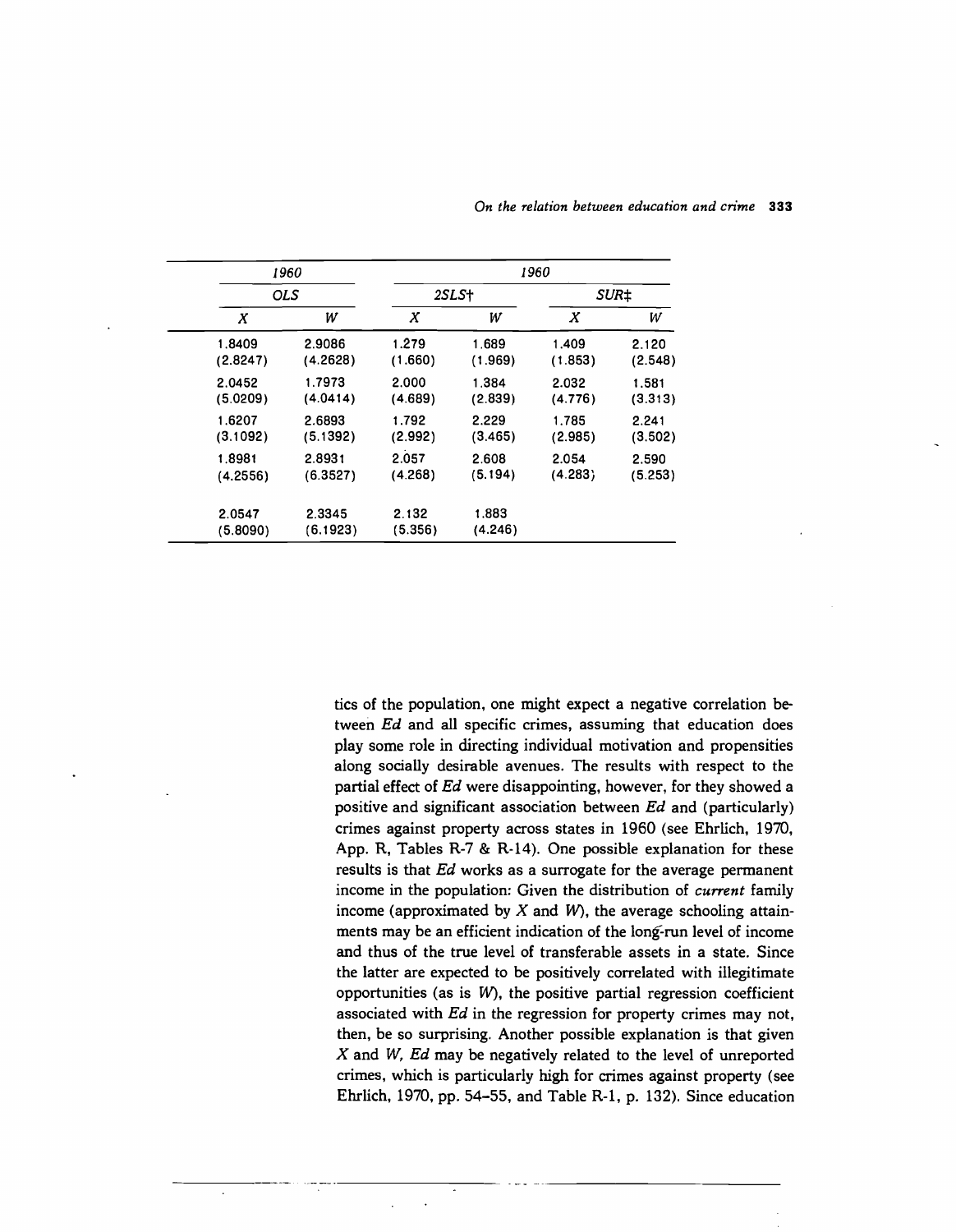may increase the efficiency of law-enforcement agencies and the general public in reporting crime, it might, ceteris paribus, be positively related to all the reported crime rates, particularly to rates of crime against property.

In contrast to the disappointing results obtained in testing the partial effect of Ed on specific crime rates, interesting and plausible results were obtained for the partial effect of education on the effectiveness of law-enforcement activity across states. In the context of testing the interaction between crime and law enforcement through a simultaneous equation model, an attempt was made to estimate an aggregate production function of law-enforcement activity: estimates of the probabilities of apprehension and imprisonment for crime P were regressed on total expenditures for police activity and other variables. Given the level of expenditure on police, the crime level itself, the size and density of the population, and income inequality, it was found that the partial effect of  $Ed$  on  $P$  was positive and statistically significant; the estimated elasticity is 2.4 (see Ehrlich, 1973). Since higher educational attainments among the state population would presumably also be reflected in higher educational attainments among all law-enforcement agents, this result may be interpreted as evidence for the role of education of both the potential victims and law-enforcement agents as an efficiency parameter in the production of law-enforcement activity.

CONCLUSION The approach one takes in analyzing the relation between education and crime is not independent of the approach one takes in analyzing the determinants of crime itself. An economic approach to criminality, as developed here and elsewhere, emphasizes the role that objective market opportunities play in determining entry into, and the extent of participation in, illegitimate activities. In this chapter I have attempted to analyze the relation between education and crime by concentrating on the role education may have in determining such opportunities. The analysis suggests that education does not have a uniform effect on illegitimate and legitimate opportunities, but has an effect which varies according to the complementarity of schooling and legitimate training with inputs employed in producing legitimate and illegitimate returns. I have postulated, however, that given the probability of punishment and the length of imprisonment, education would bias relative opportunities away from crimes against property, which constitute the bulk of all felonies in the United States, and increase the cost of crimes against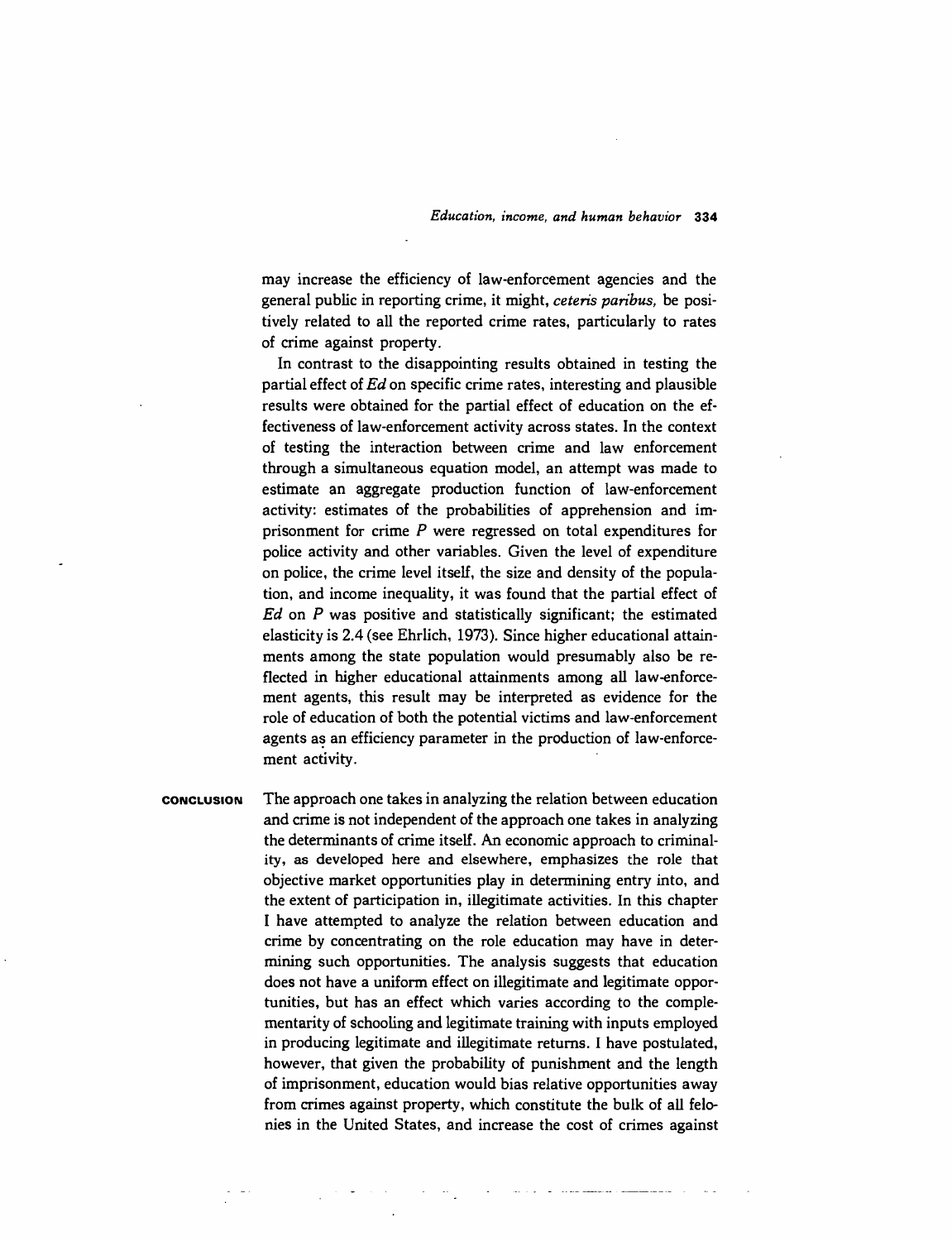the person. This postulate, and other related ones, are found to be not inconsistent with empirical evidence from arrest and prison data, as well as from crime statistics.

Perhaps the most important finding reported in this chapter is the positive and statistically significant association between the extent of income inequality, measured as the relative density of the lower tail of the family-income distribution, and the rate of all specific crimes against property across states in three census years.2' There also exists some evidence of a positive association between inequality in earnings and the dispersion in schooling across regions in the United States (see, for example, Chiswick, 1967), as well as a growing body of empirical evidence confirming the importance of education and on-the-job training in determining the distribution of labor and personal income (see Mincer, 1969). A logical inference from these findings is, then, that the extent of specific crimes against property is directly related to inequalities in schooling and on-the-job training. Moreover, it is essentially the inequalities in the distribution of schooling and training, not their mean levels, that appear to be strongly related to the incidence of many crimes. This indicates a social incentive for equalizing schooling and training opportunities which is independent of ethical considerations or a specific social welfare function, provided, of course, that equalizing educational opportunities would also lead to a greater equality in the distribution of actual educational attainments and legitimate earnings. Answers to the question of whether it would pay society to spend more resources in order to promote equality in educational opportunities as a deterrent to crime and to the question of what the optimal expenditure for that purpose should be would depend not only on the effect of such expenditure on the actual distribution of earnings opportunities but also on the extent to which alternative methods of combating crime "pay."<sup>22</sup>

A general implication of this analysis concerns rehabilitation

<sup>21</sup> This finding is consistent with a similar one by Fleisher (1966), who reported a positive association between aggregate arrest rates and the difference between the incomes of the highest and second-to-lowest quartiles, of families, based on a regression analysis using intercity and intracity data. His analysis and method of estimation are, however, different from those here, and some of the results are statistically insignificant.

<sup>22</sup> Tentative results obtained in my study of the effectiveness of law-enforcement activity through police and courts indicate that in 1960, for example, law enforcement "paid" (indeed, "overpaid") in the sense that the marginal revenue from apprehending and convicting offenders, measured in terms of the resulting lower social cost of crime, exceeded the marginal cost of such activity.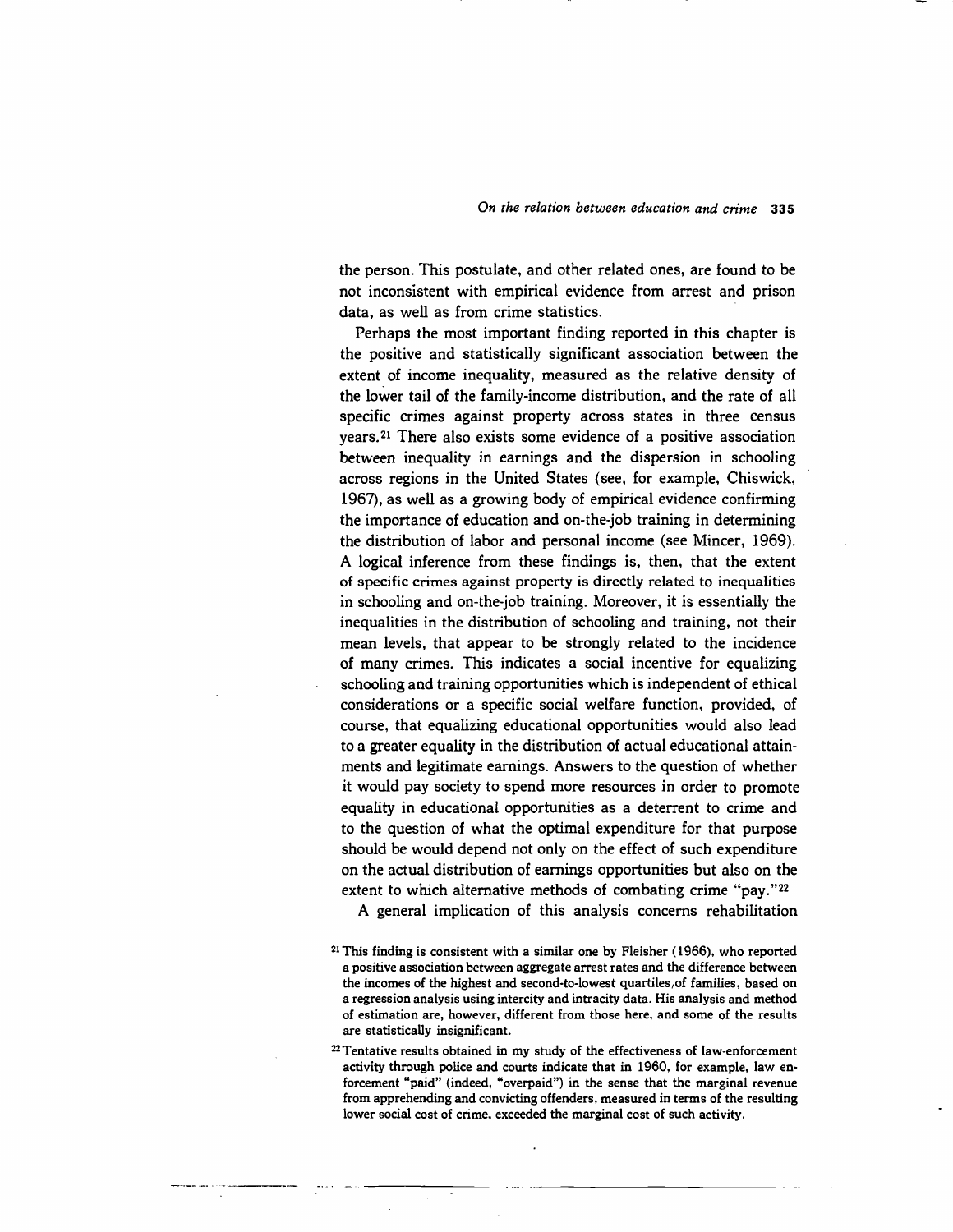programs for offenders. If criminal behavior were primarily the result of a unique motivation of offenders, rehabilitative efforts would need to emphasize psychological and other related treatment of convicted offenders. This analysis and the empirical findings indicate, however, that criminal behavior is to a large extent also the result of the relative earnings opportunities of offenders in legitimate and illegitimate activities, and these may shift toward the latter following apprehension and conviction for crime. This suggests that rehabilitation efforts intended as an effective deterrent against recidivism must emphasize specific training of offenders for legitimate activities (perhaps along with other treatments) prior to their release from prison. Much more research is needed, however, in order to confirm the effectiveness of such rehabilitation efforts and of programs for equalizing schooling and training opportunities in deterring participation in specific crimes.

## References

- Becker, Gary S.: "Crime and Punishment: An Economic Approach," Journal of Political Economy, vol. 76, no. 2, pp. 169—2 17, March 1968.
- Chiswick, Barry R.: "Human Capital and Personal Income Distribution by Region," unpublished Ph.D. dissertation, Columbia University, New York, 1967.
- Cohen, Joseph: "The Geography of Crime," in David Dressier (ed.), Readings in Criminology and Penology, 2d ed., Columbia University Press, New York, 1964, pp. 301-311.
- Ehrlich, Isaac: "Participation in Illegitimate Activities: An Economic Analysis," unpublished Ph.D. dissertation, Columbia University, New York, 1970.
- Ehrlich, Isaac: "Participation in Illegitimate Activities: A Theoretical and Empirical Investigation." Journal of Political Economy, vol. 81, pp. 521—565, May—June 1973.
- Ehrlich, Isaac, and Gary S. Becker: "Market Insurance, Self-Insurance and Self-Protection," Journal of Political Economy, vol. 80, pp. 623—648, July—August 1972.
- Eichorn, John R.: "Delinquency and the Educational Systems," in Herbert C. Quay (ed.), Juvenile Delinquency: Research and Theory, D. Van Nostrand Company, Inc., Princeton, N.J., 1965, pp. 25-40.
- Federal Bureau of Investigation: Uniform Crime Reports in the U.S., 1960, Government Printing Office, Washington, 1961.
- Fleisher, Belton M.: The Economics of Delinquency, Quadrangle Books, Inc., Chicago, 1966.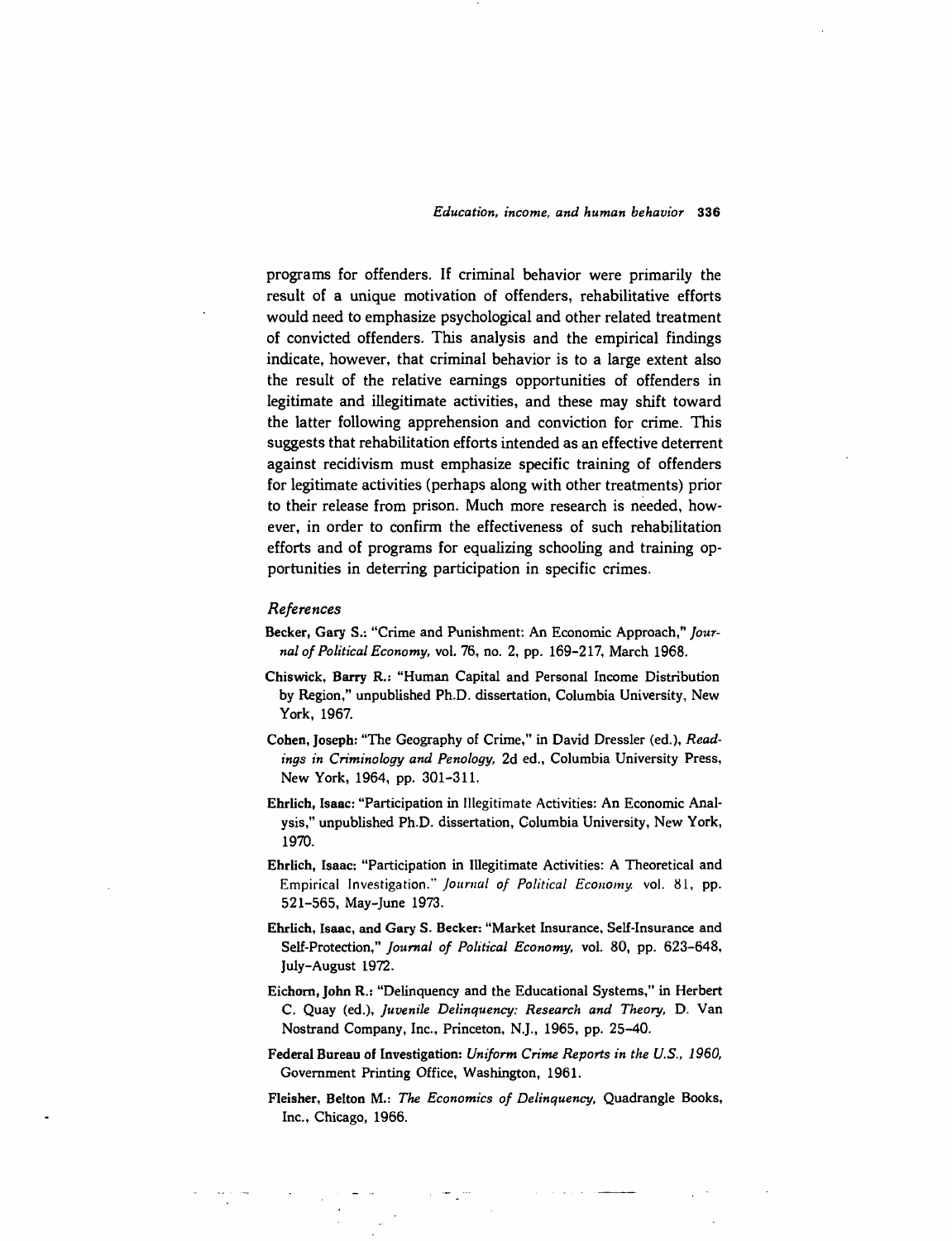- Mincer, Jacob: The Distribution of Labor Incomes: A Survey, National Bureau of Economic Research, New York, 1969, (Mimeographed.)
- Simpson, Jon E., and Maurice D. Van Arsdol, Jr.: "Residential History and Educational Status of Delinquents and Non-Delinquents," Social Problems, vol. 15, no. 7, pp. 25—40, Summer 1967.
- Smigel-Leibowitz, Arleen: "Does Crime Pay? An Economic Analysis," unpublished M.A. thesis, Columbia University, New York, 1965.
- Smith, Adam; The Wealth of Nations, Modern Library, Inc., New York, 1937.
- U.S. Bureau of Prisons: Characteristics of State Prisoners, 1960, National Prisoner Statistics, Government Printing Office, Washington, 1960.
- U.S. Bureau of Prisons: Federal Bureau of Prisons, Statistical Tables, Fiscal Year 1965, Government Printing Office, Washington, 1965.
- U.S. Bureau of the Census: 1960 Census of the Population, Special Reports. Inmates of Institutions, Government Printing Office, Washington, 1963a.
- U.S. Bureau of the Census: Special Reports, Educational Attainments, Government Printing Office, Washington, 1963b.
- U.S. Bureau of the Census: Special Reports, Occupations by Industry, Government Printing Office, Washington, 1963c.
- Zeilner, Arnold: "An Efficient Method of Estimating Seemingly Unrelated Regressions and Tests for a Regression Bias," Journal of the American Statistical Association, vol. 57, pp. 348—368, June 1962.